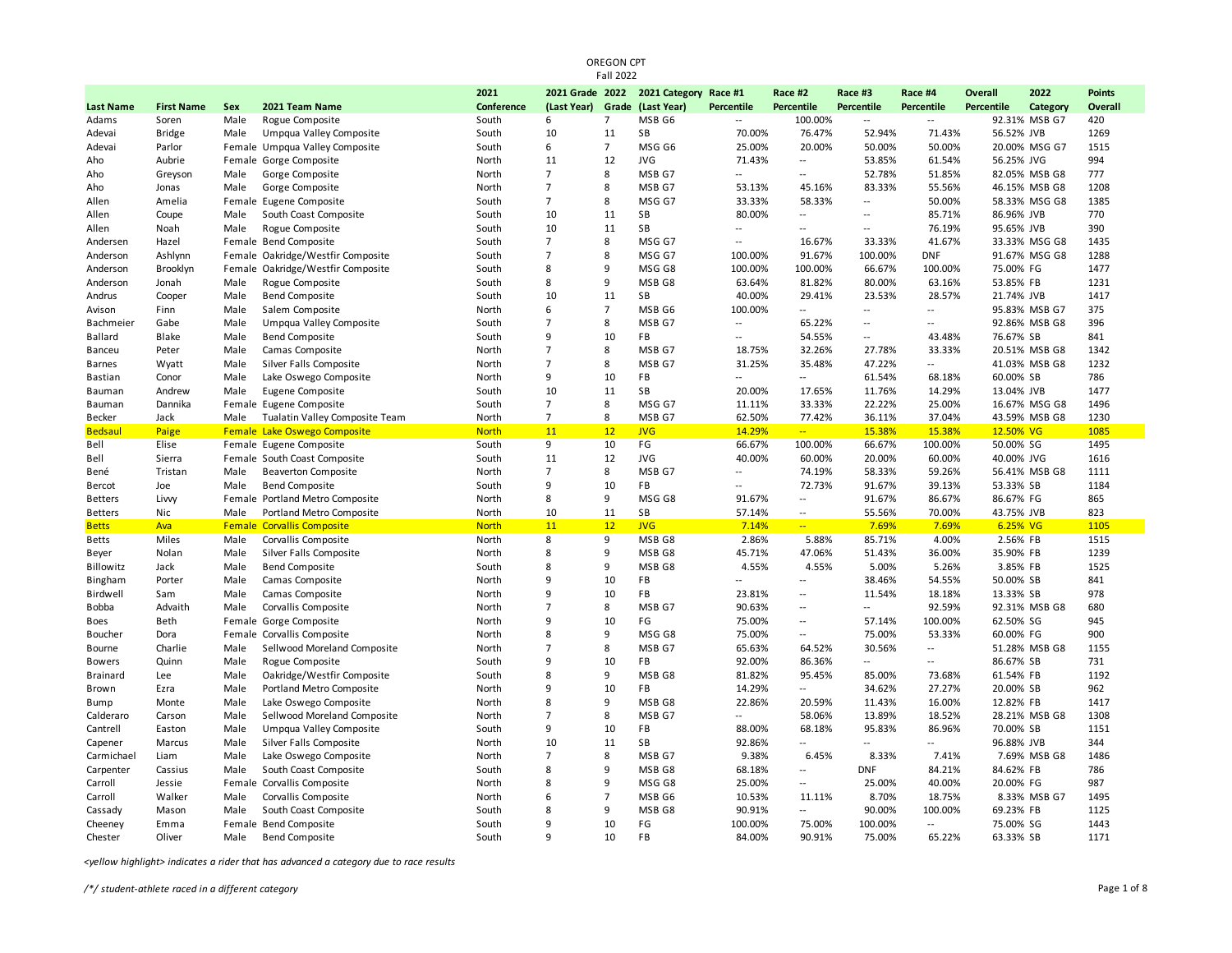| <b>Fall 2022</b> |                   |             |                              |              |                   |                |                       |                          |                |                   |                |            |                |               |
|------------------|-------------------|-------------|------------------------------|--------------|-------------------|----------------|-----------------------|--------------------------|----------------|-------------------|----------------|------------|----------------|---------------|
|                  |                   |             |                              | 2021         | 2021 Grade 2022   |                | 2021 Category Race #1 |                          | Race #2        | Race #3           | Race #4        | Overall    | 2022           | <b>Points</b> |
| <b>Last Name</b> | <b>First Name</b> | Sex         | 2021 Team Name               | Conference   | (Last Year) Grade |                | (Last Year)           | Percentile               | Percentile     | <b>Percentile</b> | Percentile     | Percentile | Category       | Overall       |
| Chiu             | Jackson           | Male        | Gorge Composite              | North        | $\overline{7}$    | 8              | MSB G7                | 15.63%                   | 19.35%         | 11.11%            | 14.81%         |            | 10.26% MSB G8  | 1433          |
| Chiu             | Jordan            | Male        | Gorge Composite              | North        | 6                 | $\overline{7}$ | MSB G6                | $\overline{a}$           | 50.00%         | 73.91%            | 62.50%         |            | 62.50% MSB G7  | 1246          |
| Christensen      | Peter             | Male        | Eugene Composite             | South        | 10                | 11             | <b>SB</b>             | --                       | --             | 94.12%            | 90.48%         | 91.30% JVB |                | 765           |
| Christensen      | Tyler             | Male        | Newport Composite            | North        | 8                 | 9              | MSB G8                | 54.29%                   | $\overline{a}$ | 45.71%            | $\overline{a}$ | 84.62% FB  |                | 765           |
| Clifford         | Jimmy             | Male        | Klamath Falls Composite      | South        | $\overline{7}$    | 8              | MSB G7                | 80.95%                   | $\overline{a}$ | 73.91%            | 86.96%         |            | 71.43% MSB G8  | 1140          |
| Cline            | Elijah            | Male        | Eugene Composite             | South        | 10                | 11             | SB                    | 45.00%                   | 23.53%         | 88.24%            | 52.38%         | 43.48% JVB |                | 1351          |
| Cohee            | Dylan             | Male        | Rogue Composite              | South        | 6                 | $\overline{7}$ | MSB <sub>G6</sub>     | 66.67%                   | 63.64%         | 87.50%            | 66.67%         |            | 53.85% MSB G7  | 1377          |
| Cohee            | Paige             | Female      | Rogue Composite              | South        | $\mathbf{R}$      | 9              | MSG G8                | 66.67%                   | 75.00%         | 33.33%            | 66.67%         | 50.00% FG  |                | 1505          |
| Cohee            | Piper             | Female      | Rogue Composite              | South        | 6                 | $\overline{7}$ | MSG G6                | 75.00%                   | 60.00%         | 75.00%            | 100.00%        |            | 60.00% MSG G7  | 1468          |
| Collins          | Eli               | Male        | Gorge Composite              | North        | $\overline{7}$    | 8              | MSB G7                | --                       | 61.29%         | 66.67%            | $\overline{a}$ |            | 87.18% MSB G8  | 727           |
| Collins          | Jakob             | Male        | Gorge Composite              | North        | $\overline{7}$    | 8              | MSB G7                | --                       | 87.10%         | 69.44%            | $\overline{a}$ |            | 89.74% MSB G8  | 688           |
| Condray          | Cruse             | Male        | Lake Oswego Composite        | North        | 10                | 11             | SB                    | 50.00%                   | --             | 44.44%            | 55.00%         | 34.38% JVB |                | 859           |
| Condray          | Liam              | Male        | Lake Oswego Composite        | North        | $\overline{7}$    | 8              | MSB G7                | 59.38%                   | 70.97%         | 61.11%            | 74.07%         |            | 53.85% MSB G8  | 1130          |
| Coopride         | Quinn             | Female      | Umpqua Valley Composite      | South        | 6                 | $\overline{7}$ | MSG G6                | 50.00%                   | 80.00%         | 100.00%           | $\overline{a}$ |            | 80.00% MSG G7  | 1434          |
| Cornelius        | Andrew            | Male        | Oakridge/Westfir Composite   | South        | $\overline{7}$    | 8              | MSB G7                | 52.38%                   | 60.87%         | 60.87%            | 56.52%         |            | 46.43% MSB G8  | 1255          |
| Covey            | Aly               | Female      | South Coast Composite        | South        | 10                | 11             | SG                    | 100.00%                  | 100.00%        | 100.00%           | 100.00%        | 66.67% JVG |                | 1487          |
| Culver           | Isa               | Female      | Rogue Composite              | South        | 8                 | 9              | MSG G8                | 33.33%                   | 25.00%         | 100.00%           | 33.33%         | 25.00% FG  |                | 1525          |
| D'Anna           | Alex              | Male        | Portland Metro Composite     | North        | 9                 | 10             | FB                    | 61.90%                   | $\overline{a}$ | 46.15%            | 81.82%         | 46.67% SB  |                | 847           |
| D'Anna           | Markus            | Male        | Portland Metro Composite     | North        | $\overline{7}$    | 8              | MSB G7                | 21.88%                   | 12.90%         | 19.44%            | 11.11%         |            | 12.82% MSB G8  | 1426          |
| Daane            | Wesley            | Male        | Camas Composite              | North        | 8                 | 9              | MSB G8                | $\overline{\phantom{a}}$ | 64.71%         | 71.43%            | 64.00%         | 64.10% FB  |                | 1098          |
| Dasenko          | Anna              | Female      | Corvallis Composite          | North        | 10                | 11             | SG                    | 85.71%                   | --             | 87.50%            | 66.67%         | 75.00% JVG |                | 953           |
| Daughters        | Cash              | Male        | Eugene Composite             | South        | 9                 | 10             | FB                    | 68.00%                   | 50.00%         | 58.33%            | $\overline{a}$ | 46.67% SB  |                | 1207          |
| David            | Mason             | Male        | Portland Metro Composite     | North        | 9                 | 10             | FB                    | $\sim$                   | $\overline{a}$ | 92.31%            | 86.36%         | 80.00% SB  |                | 727           |
| Davis            | Cooper            | Male        | South Coast Composite        | South        | 11                | 12             | <b>JVB</b>            | 46.15%                   | 26.67%         | 53.85%            | 30.00%         | 31.25% JVB |                | 1554          |
| <b>Day</b>       | <b>Brooke</b>     | Female      | <b>South Coast Composite</b> | South        | 11                | 12             | <b>JVG</b>            | 20.00%                   | 100.00%        | 40.00%            | 20.00%         | 20.00% VG  |                | 1635          |
| Day              | Jake              | Male        | South Coast Composite        | South        | $\overline{7}$    | 8              | MSB G7                | 47.62%                   | 34.78%         | 39.13%            | 30.43%         |            | 32.14% MSB G8  | 1348          |
| de Villiers      | Griffin           | Male        | Lake Oswego Composite        | North        | 8                 | 9              | MSB G8                | 88.57%                   | 94.12%         | 100.00%           | 100.00%        | 74.36% FB  |                | 1022          |
| DeBacker         | Porter            | Male        | Salem Composite              | North        | $\overline{7}$    | 8              | MSB G7                | 56.25%                   | 83.87%         | 75.00%            | $\overline{a}$ |            | 69.23% MSB G8  | 1064          |
| Deets            | Eli               | Male        | South Coast Composite        | South        | $\overline{7}$    | 8              | MSB G7                | 61.90%                   | 47.83%         | 56.52%            | 69.57%         |            | 42.86% MSB G8  | 1261          |
| Delavar          | Anthony           | Male        | Camas Composite              | North        | 10                | 11             | SB                    | 25.00%                   | $\overline{a}$ | 22.22%            | 20.00%         | 15.63% JVB |                | 953           |
| <b>Dennis</b>    | <b>Melody</b>     | Female      | <b>Lake Oswego Composite</b> | <b>North</b> | 9                 | 10             | FG                    | 12.50%                   | $-1$           | 14.29%            | 12.50%         | 12.50% JVG |                | 1025          |
| Dicks            | Joshua            | Male        | Lake Oswego Composite        | North        | 8                 | 9              | MSB G8                | 11.43%                   | 2.94%          | 5.71%             | 8.00%          | 5.13% FB   |                | 1505          |
| DiPietro         | Steven            | Male        | Lake Oswego Composite        | North        | 11                | 12             | <b>JVB</b>            | 75.00%                   | --             | 85.71%            | $-$            | 83.33% JVB |                | 856           |
| Dobson           | Maya              | Female      | Corvallis Composite          | North        | 8                 | 9              | MSG G8                | --                       | $\overline{a}$ | $\overline{a}$    | 93.33%         | 100.00% FG |                | 402           |
| Dodge            | Corbin            | Male        | Eugene Composite             | South        | 6                 | $\overline{7}$ | MSB G6                | 55.56%                   | 54.55%         | 62.50%            | 33.33%         |            | 38.46% MSB G7  | 1425          |
| Dodge            | Kiley             |             | Female Eugene Composite      | South        | $\overline{7}$    | 8              | MSG G7                | 77.78%                   | 75.00%         | 88.89%            | 66.67%         |            | 75.00% MSG G8  | 1355          |
| Dodson           | Drew              | Male        | Klamath Falls Composite      | South        | 6                 | $\overline{7}$ | MSB G6                | --                       | $\overline{a}$ | 100.00%           | 58.33%         |            | 84.62% MSB G7  | 889           |
| Dorsey           | Gracie            | Female      | Umpqua Valley Composite      | South        | $\overline{7}$    | 8              | MSG G7                | --                       | 83.33%         | $\overline{a}$    | 83.33%         |            | 100.00% MSG G8 | 854           |
| Dressler         | Grayson           | Male        | Portland Metro Composite     | North        | $\overline{7}$    | 8              | MSB G7                | $\overline{a}$           | 100.00%        | 94.44%            | 100.00%        |            | 79.49% MSB G8  | 983           |
| <b>Drilling</b>  | Maverick          | Male        | Salem Composite              | North        | $\overline{7}$    | 8              | MSB G7                | 93.75%                   | $\overline{a}$ | $\overline{a}$    | $\overline{a}$ |            | 97.44% MSB G8  | 329           |
| Duey             | Greta             | Female      | Portland Metro Composite     | North        | $\overline{7}$    | 8              | MSG G7                | $-$                      | Ξ.             | 87.50%            | 44.44%         |            | 63.64% MSG G8  | 920           |
| Dukes            | TJ                | Male        | Corvallis Composite          | North        | 10                | 11             | SB                    | 39.29%                   |                | 18.52%            | 60.00%         | 25.00% JVB |                | 909           |
| Dunn             | Ossie             | Male        | Rogue Composite              | South        | 9                 | 10             | FB                    | 28.00%                   | 22.73%         | 12.50%            | 13.04%         | 10.00% SB  |                | 1451          |
| Edwards          | Oliver            | Male        | Umpqua Valley Composite      | South        | 10                | 11             | SB                    | 65.00%                   | 88.24%         | 58.82%            | 66.67%         | 60.87% JVB |                | 1262          |
| Eggers           | William           | Male        | Sellwood Moreland Composite  | North        | $\overline{7}$    | 8              | MSB G7                | 28.13%                   | 22.58%         | 38.89%            | 29.63%         |            | 17.95% MSB G8  | 1348          |
| Ekstrom          | Lucy              | Female      | <b>Beaverton Composite</b>   | North        | 10                | 11             | SG                    | 28.57%                   | --             | 25.00%            | --             | 37.50% JVG |                | 980           |
| Ekstrom          | Olive             | Female      | <b>Beaverton Composite</b>   | North        | 8                 | 9              | MSG G8                | $-$                      | $\overline{a}$ | $\overline{a}$    | 73.33%         | 93.33% FG  |                | 420           |
| Elliott          | <b>Brody</b>      | Male        | Eugene Composite             | South        | 8                 | 9              | MSB G8                | 13.64%                   | 9.09%          | 15.00%            | 10.53%         | 7.69% FB   |                | 1486          |
| Elliott          | Declan            | Male        | Eugene Composite             | South        | $\overline{7}$    | 8              | MSB G7                | $\overline{a}$           | 43.48%         | 69.57%            | 43.48%         |            | 50.00% MSB G8  | 1244          |
| Esguerra         | Tristan           | Male        | Salem Composite              | North        | 6                 | $\overline{7}$ | MSB G6                | 78.95%                   | 83.33%         | 86.96%            | 93.75%         |            | 70.83% MSB G7  | 1213          |
| Falvo            | Henry             | Male        | Camas Composite              | North        | 9                 | 10             | FB                    | 33.33%                   | --             | 15.38%            | 13.64%         | 13.33% SB  |                | 978           |
| Farmer           | <b>Reid</b>       | <b>Male</b> | <b>Bend Composite</b>        | South        | 9                 | 10             | <b>FB</b>             | 4.00%                    | 4.55%          | 4.17%             | $\frac{1}{2}$  | 6.67% JVB  |                | 1500          |
| Farris           | Coen              | Male        | Rogue Composite              | South        | $\overline{7}$    | 8              | MSB G7                | 76.19%                   | $\overline{a}$ | $\overline{a}$    | $\overline{a}$ |            | 96.43% MSB G8  | 390           |
| Farris           | Fletcher          | Male        | Klamath Falls Composite      | South        | 8                 | 9              | MSB G8                | 45.45%                   | 36.36%         | 40.00%            | 42.11%         | 30.77% FB  |                | 1348          |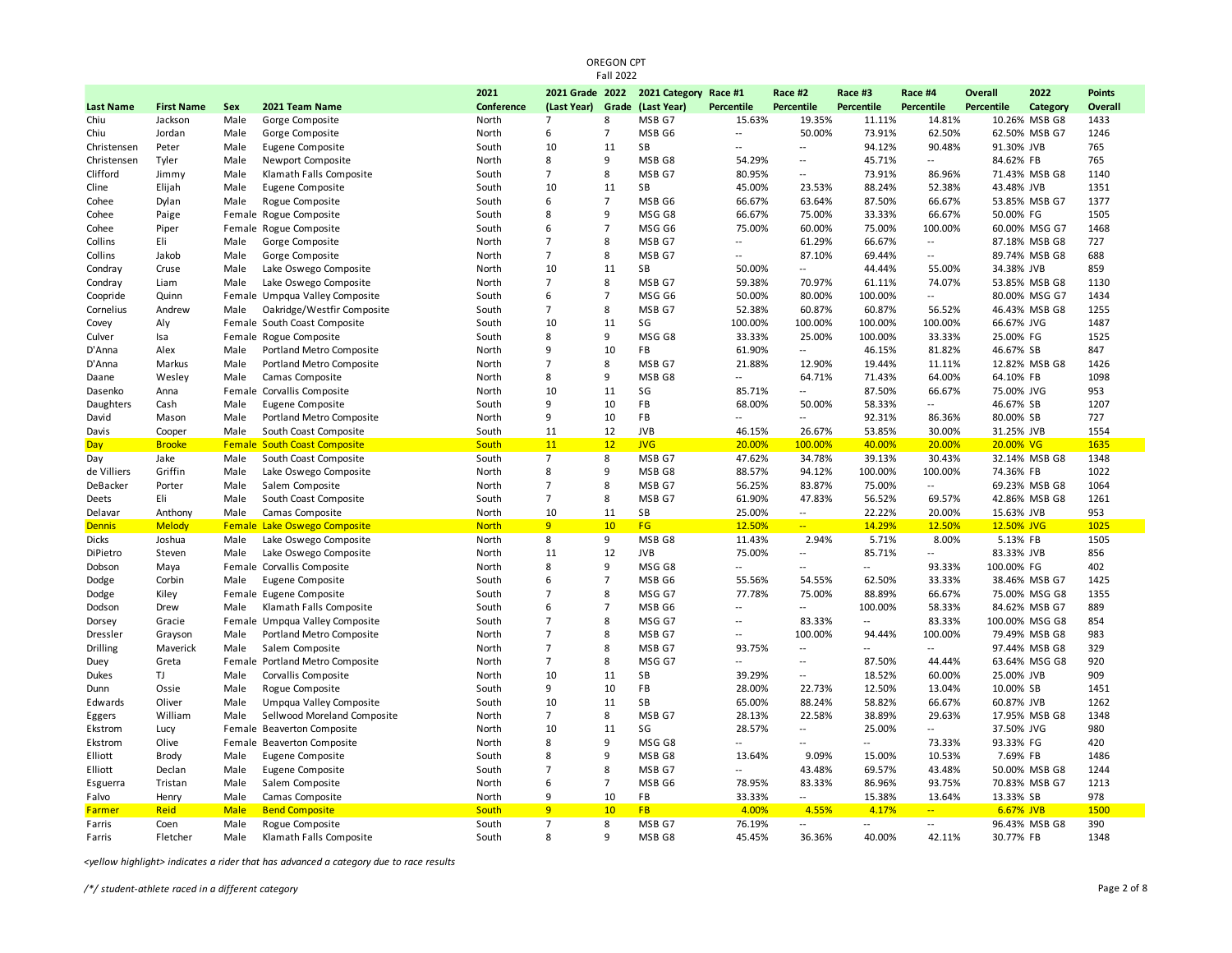| Fall 2022         |                   |             |                                       |              |                               |                |                       |                |                          |                          |                          |                   |                |               |
|-------------------|-------------------|-------------|---------------------------------------|--------------|-------------------------------|----------------|-----------------------|----------------|--------------------------|--------------------------|--------------------------|-------------------|----------------|---------------|
|                   |                   |             |                                       | 2021         | 2021 Grade 2022               |                | 2021 Category Race #1 |                | Race #2                  | Race #3                  | Race #4                  | Overall           | 2022           | <b>Points</b> |
| <b>Last Name</b>  | <b>First Name</b> | Sex         | 2021 Team Name                        | Conference   | (Last Year) Grade (Last Year) |                |                       | Percentile     | Percentile               | Percentile               | Percentile               | <b>Percentile</b> | Category       | Overall       |
| Farris            | Holden            | Male        | Rogue Composite                       | South        | 9                             | 10             | FB                    | 100.00%        | $\overline{\phantom{a}}$ |                          | 78.26%                   | 90.00% SB         |                | 728           |
| Fast              | Taylor            | Male        | Silver Falls Composite                | North        | 9                             | 10             | <b>FB</b>             | 100.00%        | $\overline{\phantom{a}}$ | 100.00%                  | $\overline{\phantom{a}}$ | 83.33% SB         |                | 709           |
| Feldman-Wang Maya |                   | Female      | Portland Metro Composite              | North        | 6                             | $\overline{7}$ | MSG G6                | 25.00%         | $\overline{\phantom{a}}$ | 60.00%                   | 33.33%                   |                   | 25.00% MSG G7  | 1005          |
| Filoon            | Rhys              | Male        | Rogue Composite                       | South        | 8                             | 9              | MSB G8                | Щ.             | 40.91%                   | 30.00%                   | 26.32%                   | 26.92% FB         |                | 1354          |
| Fischler          | Niko              | Male        | Portland Metro Composite              | North        | 8                             | 9              | MSB G8                | 37.14%         | 41.18%                   | 40.00%                   | 32.00%                   | 30.77% FB         |                | 1276          |
| Flener            | Brody             | Male        | Gorge Composite                       | North        | 11                            | 12             | <b>JVB</b>            | 85.00%         | $\overline{\phantom{a}}$ | 95.24%                   | 93.33%                   | 70.83% JVB        |                | 892           |
| Fogarty           | William           | Male        | <b>Bend Composite</b>                 | South        | 10                            | 11             | SB                    | 10.00%         | 5.88%                    | 17.65%                   | 9.52%                    | 8.70% JVB         |                | 1505          |
| Friese            | Joe               | Male        | Sellwood Moreland Composite           | North        | $\overline{7}$                | 8              | MSB G7                | 37.50%         | 41.94%                   | 80.56%                   | 48.15%                   |                   | 35.90% MSB G8  | 1255          |
| Frye              | Ryan              | Male        | Tualatin Valley Composite Team        | North        | 8                             | 9              | MSB G8                | 14.29%         | 11.76%                   | 14.29%                   | $\sim$                   | 15.38% FB         |                | 1400          |
| Gabriel           | Pedro             | Male        | Klamath Falls Composite               | South        | 10                            | 11             | SB                    | 50.00%         | 47.06%                   | 76.47%                   | 38.10%                   | 47.83% JVB        |                | 1334          |
| Gabriel-Ordaz     | Celso             | Male        | Klamath Falls Composite               | South        | 6                             | $\overline{7}$ | MSB G6                | 100.00%        | 81.82%                   | $\overline{\phantom{a}}$ | 91.67%                   |                   | 76.92% MSB G7  | 1288          |
| Gallagher         | Gilbert           | Male        | Portland Metro Composite              | North        | 8                             | 9              | MSB G8                | 62.86%         | 61.76%                   | 54.29%                   | 52.00%                   | 48.72% FB         |                | 1173          |
| Gallagher         | Hazel             |             | Female Portland Metro Composite       | North        | 6                             | $\overline{7}$ | MSG G6                | 37.50%         | $\overline{\phantom{a}}$ | 40.00%                   | 50.00%                   |                   | 50.00% MSG G7  | 996           |
| Ganry             | Chloe             |             | Female Tualatin Valley Composite Team | North        | 11                            | 12             | <b>JVG</b>            | $\overline{a}$ | $\overline{a}$           | 84.62%                   | 100.00%                  | 87.50% JVG        |                | 908           |
| Gastich           | Torin             | Male        | Lake Oswego Composite                 | North        | 8                             | 9              | MSB G8                | 40.00%         | 29.41%                   | 22.86%                   | 28.00%                   | 25.64% FB         |                | 1341          |
| Gederos           | Knoll             | Male        | South Coast Composite                 | South        | 11                            | 12             | <b>JVB</b>            | $\overline{a}$ | 20.00%                   | 30.77%                   | 10.00%                   | 18.75% JVB        |                | 1573          |
| Giacchino         | Isabel            | Female      | Camas Composite                       | North        | 9                             | 10             | FG                    | 62.50%         | $\overline{a}$           | 100.00%                  | 87.50%                   | 87.50% SG         |                | 929           |
| Giardino          | Anders            | Male        | Rogue Composite                       | South        | 11                            | 12             | <b>JVB</b>            | 84.62%         | 93.33%                   | 46.15%                   | 50.00%                   | 56.25% JVB        |                | 1485          |
| Giardino          | Fjord             | Male        | Rogue Composite                       | South        | 10                            | 11             | SB                    | 100.00%        | 41.18%                   | 41.18%                   | 33.33%                   | 34.78% JVB        |                | 1369          |
| Gibbons           | Bennett           | Male        | Corvallis Composite                   | North        | 10                            | 11             | SB                    | 7.14%          | $\overline{a}$           | 7.41%                    | 100.00%                  | 6.25% JVB         |                | 1005          |
| Gibson            | Cai               | Male        | Klamath Falls Composite               | South        | 9                             | 10             | FB                    | $\overline{a}$ | $\overline{\phantom{a}}$ | 66.67%                   | 34.78%                   | 80.00% SB         |                | 831           |
| Gill              | Oisin             | Male        | Tualatin Valley Composite Team        | North        | 8                             | 9              | MSB G8                | 82.86%         | 35.29%                   | 31.43%                   | $-$                      | 51.28% FB         |                | 1166          |
| Gilliam           | Reid              | Male        | Silver Falls Composite                | North        | 11                            | 12             | <b>JVB</b>            | $\overline{a}$ | $\overline{\phantom{a}}$ | $\overline{\phantom{a}}$ | 100.00%                  | 91.67% JVB        |                | 436           |
| Glass             | Tirian            | Male        | South Coast Composite                 | South        | 8                             | 9              | MSB G8                | 54.55%         | 50.00%                   | 65.00%                   | 68.42%                   | 46.15% FB         |                | 1267          |
| Gomez             | Joey              | Male        | Lake Oswego Composite                 | North        | 6                             | $\overline{7}$ | MSB G6                | 21.05%         | 27.78%                   | 78.26%                   | $\overline{\phantom{a}}$ |                   | 45.83% MSB G7  | 1316          |
| Gomez             | Michael           | Male        | Lake Oswego Composite                 | North        | $\mathsf{q}$                  | 10             | <b>FB</b>             | 57.14%         | $\overline{a}$           | 30.77%                   | $\overline{a}$           | 40.00% SB         |                | 855           |
| Gough             | Everett           | Male        | Eugene Composite                      | South        | 9                             | 10             | FB                    | 24.00%         | 40.91%                   | 41.67%                   | 73.91%                   | 33.33% SB         |                | 1342          |
| Griffith          | Micah             | Male        | <b>Bend Composite</b>                 | South        | $\overline{7}$                | 8              | MSB G7                | 9.52%          | 13.04%                   | 17.39%                   | 8.70%                    |                   | 10.71% MSB G8  | 1486          |
| Griffith          | Victoria          | Female      | <b>Bend Composite</b>                 | South        | 11                            | 12             | <b>JVG</b>            | 60.00%         | 40.00%                   | 60.00%                   | 80.00%                   | 80.00% JVG        |                | 1597          |
| Gritzka           | Gunnar            | Male        | Lake Oswego Composite                 | North        | 10                            | 11             | SB                    | 35.71%         | $\overline{a}$           | 40.74%                   | $\sim$                   | 40.63% JVB        |                | 847           |
| Grubb             | Hayden            | <b>Male</b> | Lake Oswego Composite                 | <b>North</b> | 9                             | 10             | <b>FB</b>             | 4.76%          | $-$                      | $\overline{a}$           | 4.55%                    | 6.67% JVB         |                | 1000          |
| Gunderson         | Fisher            | Male        | Eugene Composite                      | South        | $\overline{7}$                | 8              | MSB G7                | 4.76%          | 17.39%                   | 8.70%                    | 4.35%                    |                   | 3.57% MSB G8   | 1515          |
| Haas              | Colten            | Male        | Sellwood Moreland Composite           | North        | 10                            | 11             | <b>SB</b>             | 78.57%         | $\overline{\phantom{a}}$ | $\overline{a}$           |                          | 93.75% JVB        |                | 360           |
| Halbleib          | Evan              | Male        | Corvallis Composite                   | North        | 8                             | 9              | MSB G8                | 5.71%          | 8.82%                    | 2.86%                    | 12.00%                   | 7.69% FB          |                | 1496          |
| Hampson           | Jack              | Male        | Lake Oswego Composite                 | North        | 8                             | 9              | MSB G8                | 20.00%         | 23.53%                   | 25.71%                   | $\sim$                   | 28.21% FB         |                | 1323          |
| Hancock           | Logan             | Male        | Portland Metro Composite              | North        | 9                             | 10             | <b>FB</b>             | 52.38%         | $\overline{a}$           | 50.00%                   | 50.00%                   | 36.67% SB         |                | 865           |
| Hansen            | Tahvo             | Male        | Rogue Composite                       | South        | $\overline{7}$                | 8              | MSB G7                | 38.10%         | 39.13%                   | 13.04%                   | 21.74%                   |                   | 21.43% MSB G8  | 1411          |
| Harrington        | Regan             |             | Female Lake Oswego Composite          | North        | 10                            | 11             | SG                    |                | $\overline{\phantom{a}}$ | 37.50%                   | 33.33%                   | 50.00% JVG        |                | 971           |
| Harrington        | Scout             |             | Female Lake Oswego Composite          | North        | $\overline{7}$                | 8              | MSG G7                | 20.00%         | $\overline{\phantom{a}}$ | 25.00%                   | 33.33%                   |                   | 27.27% MSG G8  | 1005          |
| Harris            | Ava               |             | Female Silver Falls Composite         | North        | 8                             | 9              | MSG G8                | 33.33%         | $\overline{\phantom{a}}$ | 41.67%                   | 33.33%                   | 33.33% FG         |                | 961           |
| Harris            | Danielle          |             | Female Corvallis Composite            | North        | 10                            | 11             | SG                    | 14.29%         | $\overline{\phantom{a}}$ | 12.50%                   | 16.67%                   | 12.50% JVG        |                | 1025          |
| Harris            | Emmett            | Male        | Silver Falls Composite                | North        | 10                            | 11             | SB                    | 10.71%         | $\overline{\phantom{a}}$ | 11.11%                   | 10.00%                   | 9.38% JVB         |                | 996           |
| <b>Harris</b>     | <b>Isaac</b>      | <b>Male</b> | <b>Corvallis Composite</b>            | <b>North</b> | 11                            | 12             | <b>JVB</b>            | $\overline{a}$ | $\overline{a}$           | 9.52%                    | 13.33%                   | 12.50% VB         |                | 1060          |
| Harrison          | Bella             |             | Female Rogue Composite                | South        | 6                             | $\overline{7}$ | MSG G6                | 100.00%        | 100.00%                  | $\overline{\phantom{a}}$ | 75.00%                   |                   | 100.00% MSG G7 | 1417          |
| Harrison          | Colton            | Male        | Rogue Composite                       | South        | 6                             | $\overline{7}$ | MSB G6                | 77.78%         | 90.91%                   | $\overline{\phantom{a}}$ | 75.00%                   |                   | 69.23% MSB G7  | 1309          |
| Hartrich          | Lauren            |             | Female Bend Composite                 | South        | 10                            | 11             | SG                    | 66.67%         | 66.67%                   | 66.67%                   | $\overline{a}$           | 100.00% JVG       |                | 1470          |
| Hawley            | Trillian          |             | Female Silver Falls Composite         | North        | 11                            | 12             | <b>JVG</b>            | 50.00%         | $\overline{a}$           | $\overline{a}$           | 30.77%                   | 50.00% JVG        |                | 1000          |
| Heaton            | Hazel             |             | Female Klamath Falls Composite        | South        | 6                             | $\overline{7}$ | MSG G6                | $\overline{a}$ | 40.00%                   | 25.00%                   | 25.00%                   |                   | 40.00% MSG G7  | 1490          |
| Heaton            | Lenin             | Male        | Klamath Falls Composite               | South        | $\overline{7}$                | 8              | MSB G7                | $\sim$ $\sim$  | 78.26%                   | 47.83%                   | 60.87%                   |                   | 53.57% MSB G8  | 1202          |
| Heeter            | Grant             | Male        | Rogue Composite                       | South        | 6                             | $\overline{7}$ | MSB G6                | Ξ.             | 45.45%                   | 75.00%                   | 41.67%                   |                   | 46.15% MSB G7  | 1384          |
| Hein              | Julian            | Male        | Lake Oswego Composite                 | North        | 9                             | 10             | FB                    | $\overline{a}$ | $\overline{\phantom{a}}$ | 53.85%                   | $\overline{a}$           | 93.33% SB         |                | 402           |
| Hein              | Luca              | Male        | Lake Oswego Composite                 | North        | 6                             | $\overline{7}$ | MSB G6                | $\overline{a}$ | $\overline{\phantom{a}}$ | 82.61%                   | $\overline{\phantom{a}}$ |                   | 95.83% MSB G7  | 375           |
| Heinzman          | Atti              |             | Female Silver Falls Composite         | North        | 6                             | $\overline{7}$ | MSG G6                | 100.00%        | $\overline{a}$           | $\overline{a}$           | $\overline{a}$           |                   | 100.00% MSG G7 | 441           |
| Hemphill          | Owen              | Male        | Eugene Composite                      | South        | 9                             | 10             | <b>FB</b>             | $\sim$ $\sim$  | 81.82%                   | 83.33%                   | 52.17%                   | 66.67% SB         |                | 1164          |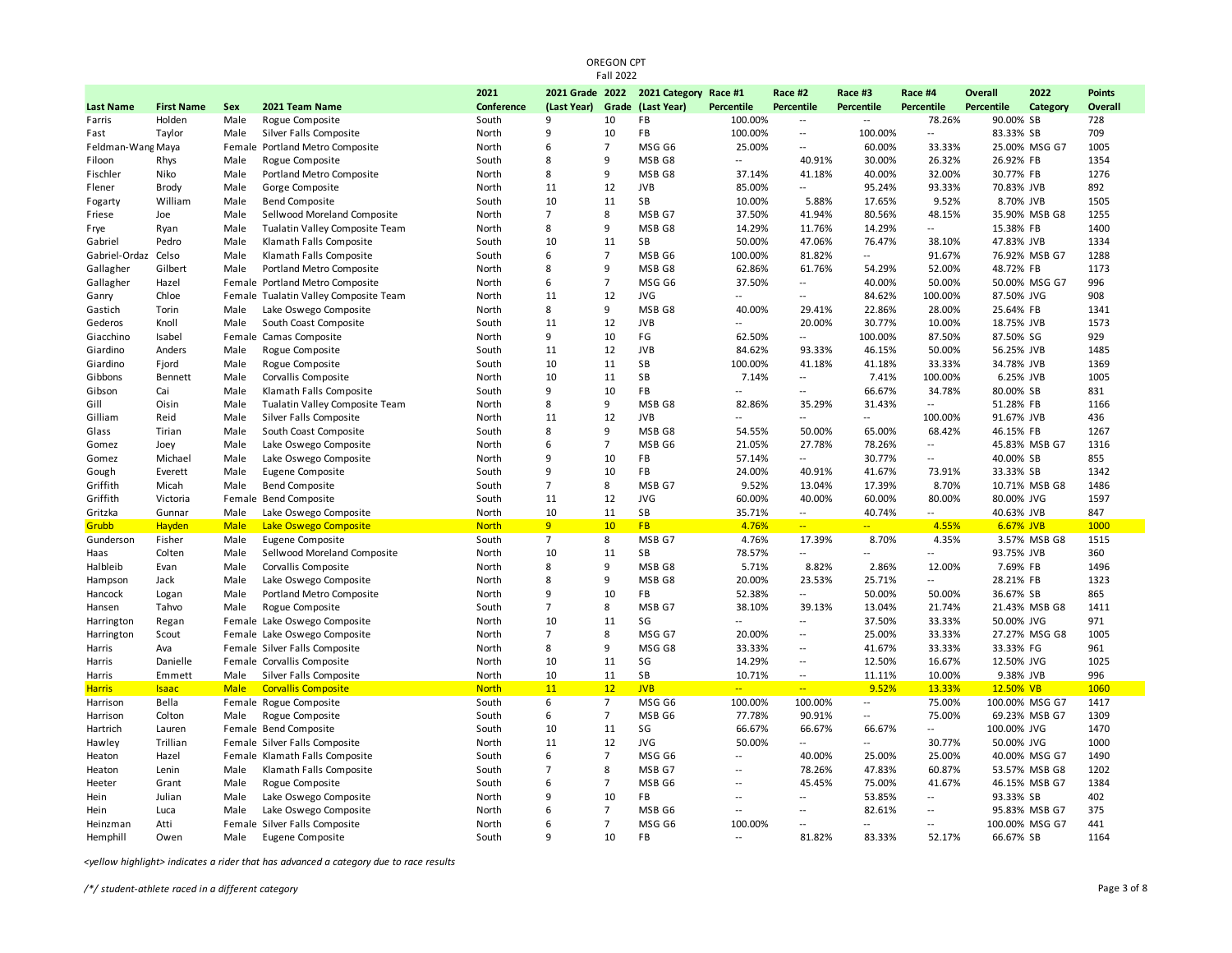|                       |                   |             |                                 |              |                   | <b>Fall 2022</b> |                       |                   |                          |                          |                          |             |                |               |
|-----------------------|-------------------|-------------|---------------------------------|--------------|-------------------|------------------|-----------------------|-------------------|--------------------------|--------------------------|--------------------------|-------------|----------------|---------------|
|                       |                   |             |                                 | 2021         | 2021 Grade 2022   |                  | 2021 Category Race #1 |                   | Race #2                  | Race #3                  | Race #4                  | Overall     | 2022           | <b>Points</b> |
| <b>Last Name</b>      | <b>First Name</b> | <b>Sex</b>  | 2021 Team Name                  | Conference   | (Last Year) Grade |                  | (Last Year)           | <b>Percentile</b> | <b>Percentile</b>        | <b>Percentile</b>        | Percentile               | Percentile  | Category       | Overall       |
| Hennings              | Aiden             | Male        | Eugene Composite                | South        | 11                | 12               | <b>JVB</b>            | 30.77%            | 33.33%                   | 23.08%                   | 90.00%                   | 25.00% JVB  |                | 1562          |
| Hergert               | Andrew            | Male        | Tualatin Valley Composite Team  | North        | 8                 | 9                | MSB G8                | 17.14%            | 17.65%                   | 20.00%                   | $\overline{a}$           | 20.51% FB   |                | 1360          |
| Herring               | Isabel            |             | Female Portland Metro Composite | North        | 9                 | 10               | FG                    | 25.00%            | $\overline{\phantom{a}}$ | $\overline{a}$           | 25.00%                   | 37.50% SG   |                | 980           |
| Hervey                | Oliver            | Male        | Portland Metro Composite        | North        | 10                | 11               | SB                    | <b>DNF</b>        | $\ddot{\phantom{a}}$     | 74.07%                   | $\overline{a}$           | 87.50% JVB  |                | 370           |
| Heyen                 | Meredith          |             | Female Salem Composite          | North        | 6                 | $\overline{7}$   | MSG G6                | 87.50%            | $\overline{a}$           | $\overline{a}$           | $\overline{\phantom{a}}$ |             | 87.50% MSG G7  | 448           |
| Heyen                 | Parker            | Male        | Salem Composite                 | North        | 8                 | 9                | MSB G8                | 91.43%            | $\overline{\phantom{a}}$ | 91.43%                   | $\overline{a}$           | 89.74% FB   |                | 646           |
| Higgins               | Patrick           | Male        | Corvallis Composite             | North        | 8                 | 9                | MSB <sub>G8</sub>     | $\overline{a}$    | 85.29%                   | 82.86%                   | 96.00%                   | 76.92% FB   |                | 1016          |
| Hill                  | Sailor            |             | Female Silver Falls Composite   | North        | 10                | 11               | SG                    | 100.00%           | --                       | 100.00%                  | 100.00%                  | 100.00% JVG |                | 929           |
| Hoffmann              | Tatum             |             | Female Bend Composite           | South        | 8                 | 9                | MSG G8                | --                | 50.00%                   | $\overline{a}$           | $\overline{\phantom{a}}$ | 100.00% FG  |                | 490           |
| Holliday              | Matthew           | Male        | Klamath Falls Composite         | South        | 10                | 11               | SB                    | 30.00%            | 52.94%                   | 35.29%                   | 19.05%                   | 26.09% JVB  |                | 1409          |
| Holmboe               | Simon             | Male        | Corvallis Composite             | North        | 6                 | $\overline{7}$   | MSB G6                | $-1$              | 22.22%                   | 17.39%                   | 31.25%                   |             | 20.83% MSB G7  | 1408          |
| Hughes                | Oliver            | Male        | Eugene Composite                | South        | 8                 | 9                | MSB G8                | $\overline{a}$    | 59.09%                   | $\overline{a}$           | $\sim$                   | 92.31% FB   |                | 408           |
| Hurl                  | Wyatt             | Male        | Silver Falls Composite          | North        | 6                 | $\overline{7}$   | MSB <sub>G6</sub>     | 47.37%            | 44.44%                   | 21.74%                   | $\overline{a}$           |             | 41.67% MSB G7  | 1339          |
| Irving                | Isaiah            | Male        | Gorge Composite                 | North        | 10                | 11               | SB                    | 53.57%            | $\overline{a}$           | 92.59%                   | $\overline{a}$           | 68.75% JVB  |                | 744           |
| Irving                | Oak               | Male        | Gorge Composite                 | North        | 8                 | 9                | MSB G8                | 71.43%            | 76.47%                   | $\overline{a}$           | $-$                      | 87.18% FB   |                | 692           |
| <b>Isaacs</b>         | Zach              | <b>Male</b> | <b>Camas Composite</b>          | <b>North</b> | 9                 | 10               | <b>FB</b>             | 19.05%            | $\frac{1}{2}$            | 7.69%                    | 9.09%                    | 3.33% JVB   |                | 1005          |
| Jacqmotte-Park Sophie |                   |             | Female Portland Metro Composite | North        | 11                | 12               | <b>JVG</b>            | 21.43%            | $\sim$                   | 38.46%                   | 38.46%                   | 31.25% JVG  |                | 1050          |
| Janku                 | Toby              | Male        | Eugene Composite                | South        | 9                 | 10               | FB                    | 76.00%            | 63.64%                   | 87.50%                   | 69.57%                   | 50.00% SB   |                | 1192          |
| Jaskoski              | Ava               |             | Female Salem Composite          | North        | 11                | 12               | <b>JVG</b>            | 85.71%            | $\overline{\phantom{a}}$ | 92.31%                   | $\overline{\phantom{a}}$ | 81.25% JVG  |                | 918           |
| Jaskoski              | Trevon            | Male        | Salem Composite                 | North        | 9                 | 10               | FB                    | $/*/$             | $\overline{\phantom{a}}$ | 88.46%                   | $-$                      | 86.67% SB   |                | 708           |
| Jensen                | Jack              | Male        | Klamath Falls Composite         | South        | 9                 | 10               | FB                    | 64.00%            | --                       | 79.17%                   | 56.52%                   | 56.67% SB   |                | 1173          |
| Jensen                | Kavanaugh         | Male        | Corvallis Composite             | North        | 8                 | 9                | MSB <sub>G8</sub>     | 8.57%             | 14.71%                   | 8.57%                    | 60.00%                   | 10.26% FB   |                | 1451          |
| Jensen                | Torrington        | Male        | Corvallis Composite             | North        | 6                 | $\overline{7}$   | MSB <sub>G6</sub>     | 15.79%            | 16.67%                   | 13.04%                   | 25.00%                   |             | 12.50% MSB G7  | 1468          |
| Jensen                | Wyatt             | Male        | Klamath Falls Composite         | South        | 9                 | 10               | FB                    | 80.00%            | $\overline{a}$           | 100.00%                  | $\overline{a}$           | 93.33% SB   |                | 722           |
| Johnson               | Lokai             | Male        | Eugene Composite                | South        | 10                | 11               | SB                    | 85.00%            | $\overline{a}$           | 82.35%                   | $\overline{a}$           | 78.26% JVB  |                | 787           |
| Kaiser                | Ellie             |             | Female Rogue Composite          | South        | $\overline{7}$    | 8                | MSG G7                | $\overline{a}$    | 100.00%                  | 77.78%                   | 58.33%                   |             | 83.33% MSG G8  | 1310          |
| Karpstein             | Clancy            | Male        | <b>Bend Composite</b>           | South        | 10                | 11               | <b>SB</b>             | 35.00%            | 58.82%                   | 29.41%                   | 23.81%                   | 30.43% JVB  |                | 1401          |
| Karpstein             | Victor            | Male        | <b>Bend Composite</b>           | South        | 9                 | 10               | FB                    | 8.00%             | $\overline{a}$           | 54.17%                   | 30.43%                   | 30.00% SB   |                | 1346          |
| Karschnia             | Grace             |             | Female Salem Composite          | North        | 11                | 12               | <b>JVG</b>            | <b>DNF</b>        | $\overline{a}$           | $\overline{a}$           | $\overline{\phantom{a}}$ | 100.00% JVG |                | 0             |
| Kelly                 | Felix             | Male        | Portland Metro Composite        | North        | 10                | 11               | <b>SB</b>             | 71.43%            | $\overline{\phantom{a}}$ | 62.96%                   | 65.00%                   | 46.88% JVB  |                | 818           |
| Kiraly                | Miles             | Male        | Lake Oswego Composite           | North        | 6                 | $\overline{7}$   | MSB <sub>G6</sub>     | $-1$              | 88.89%                   | 91.30%                   | $\overline{a}$           |             | 87.50% MSB G7  | 755           |
| Kiraly                | Ukiah             | Male        | Lake Oswego Composite           | North        | 9                 | 10               | FB                    | $-1$              | $\overline{a}$           | 84.62%                   | $\sim$                   | 100.00% SB  |                | 360           |
| Kneeland              | Caleb             | Male        | <b>Bend Composite</b>           | South        | 10                | 11               | SB                    | 90.00%            | 82.35%                   | 100.00%                  | 80.95%                   | 69.57% JVB  |                | 1197          |
| Knudson               | Weston            | Male        | Lake Oswego Composite           | North        | 10                | 11               | SB                    |                   | $\overline{a}$           | 77.78%                   |                          | 90.63% JVB  |                | 365           |
| Koning                | Wylie             | Male        | Corvallis Composite             | North        | 8                 | 9                | MSB G8                | 42.86%            | 50.00%                   | 48.57%                   | 48.00%                   | 41.03% FB   |                | 1220          |
| Krawczuk              | Nicholas          | Male        | Lake Oswego Composite           | North        | 8                 | 9                | MSB G8                | 80.00%            | 88.24%                   | 88.57%                   | 92.00%                   | 71.79% FB   |                | 1046          |
| Kresko                | Aidan             | Male        | Eugene Composite                | South        | 9                 | 10               | FB                    |                   | $\sim$                   | 50.00%                   | 26.09%                   | 73.33% SB   |                | 870           |
| Kronmiller            | Beau              | Male        | Corvallis Composite             | North        | 8                 | 9                | MSB G8                | 74.29%            | 73.53%                   | 80.00%                   | 88.00%                   | 69.23% FB   |                | 1077          |
| Kronmiller            | Heath             | Male        | Corvallis Composite             | North        | 6                 | $\overline{7}$   | MSB G6                | 57.89%            | 66.67%                   | 56.52%                   | 68.75%                   |             | 54.17% MSB G7  | 1279          |
| Kruse                 | Audrey            | Female      | Umpqua Valley Composite         | South        | $\overline{7}$    | 8                | MSG G7                | 88.89%            | 66.67%                   | 66.67%                   | 91.67%                   |             | 66.67% MSG G8  | 1363          |
| Kruse                 | Owen              | Male        | Umpqua Valley Composite         | South        | 8                 | 9                | MSB G8                | 72.73%            | 68.18%                   | 55.00%                   | 52.63%                   | 42.31% FB   |                | 1268          |
| Kuhl                  | Dylan             | Male        | Rogue Composite                 | South        | $\overline{7}$    | 8                | MSB G7                | 23.81%            | 4.35%                    | 4.35%                    | 17.39%                   |             | 7.14% MSB G8   | 1497          |
| <b>Kuhl</b>           | Owen              | <b>Male</b> | <b>Rogue Composite</b>          | South        | 9                 | 10               | <b>FB</b>             | 12.00%            | 9.09%                    | 8.33%                    | 4.35%                    | 3.33% JVB   |                | 1505          |
| Kurkinen              | Cyrus             | Male        | Gorge Composite                 | North        | 10                | 11               | SB                    | 82.14%            | --                       | 33.33%                   | 35.00%                   | 28.13% JVB  |                | 907           |
| LaBarge               | Jack              | Male        | Lake Oswego Composite           | North        | 9                 | 10               | FB                    | 76.19%            | $\overline{a}$           | 80.77%                   | $\overline{\phantom{a}}$ | 70.00% SB   |                | 755           |
| LaClair               | Landin            | Male        | Klamath Falls Composite         | South        | $\overline{7}$    | 8                | MSB G7                | 71.43%            | 69.57%                   | <b>DNF</b>               | $\overline{\phantom{a}}$ |             | 82.14% MSB G8  | 786           |
| Lally                 | Maximus           | Male        | Salem Composite                 | North        | $\overline{7}$    | 8                | MSB G7                | 50.00%            | $\overline{\phantom{a}}$ | 86.11%                   | 85.19%                   |             | 66.67% MSB G8  | 1072          |
| Lally                 | Quinlan           | Male        | Salem Composite                 | North        | 9                 | 10               | FB                    | 85.71%            | --                       | 73.08%                   | 90.91%                   | 66.67% SB   |                | 780           |
| LaPlante (Peer) Rylen |                   | Male        | South Coast Composite           | South        | $\overline{7}$    | 8                | MSB G7                | 95.24%            | 91.30%                   | 86.96%                   | 73.91%                   |             | 67.86% MSB G8  | 1150          |
| Larson                | Conner            | Male        | Lake Oswego Composite           | North        | 8                 | 9                | MSB G8                | $-$               | $\overline{a}$           | 57.14%                   | $\overline{a}$           | 94.87% FB   |                | 370           |
| Larson                | Kyle              | Male        | Lake Oswego Composite           | North        | 6                 | $\overline{7}$   | MSB G6                | $\overline{a}$    | $\overline{\phantom{a}}$ | 65.22%                   | $\sim$                   |             | 91.67% MSB G7  | 396           |
| Leach                 | Easton            | Male        | Oakridge/Westfir Composite      | South        | $\overline{7}$    | 8                | MSB G7                | 100.00%           | --                       | $\overline{\phantom{a}}$ | $\overline{a}$           |             | 100.00% MSB G8 | 365           |
| Lee                   | Ezra              | Male        | Salem Composite                 | North        | 8                 | 9                | MSB <sub>G8</sub>     | $\overline{a}$    | 100.00%                  |                          |                          | 100.00% FB  |                | 317           |
| LeLuge                | Henry             | Male        | <b>Bend Composite</b>           | South        | $\overline{7}$    | 8                | MSB G7                | 14.29%            | 21.74%                   | 30.43%                   | 39.13%                   |             | 17.86% MSB G8  | 1418          |
|                       |                   |             |                                 |              |                   |                  |                       |                   |                          |                          |                          |             |                |               |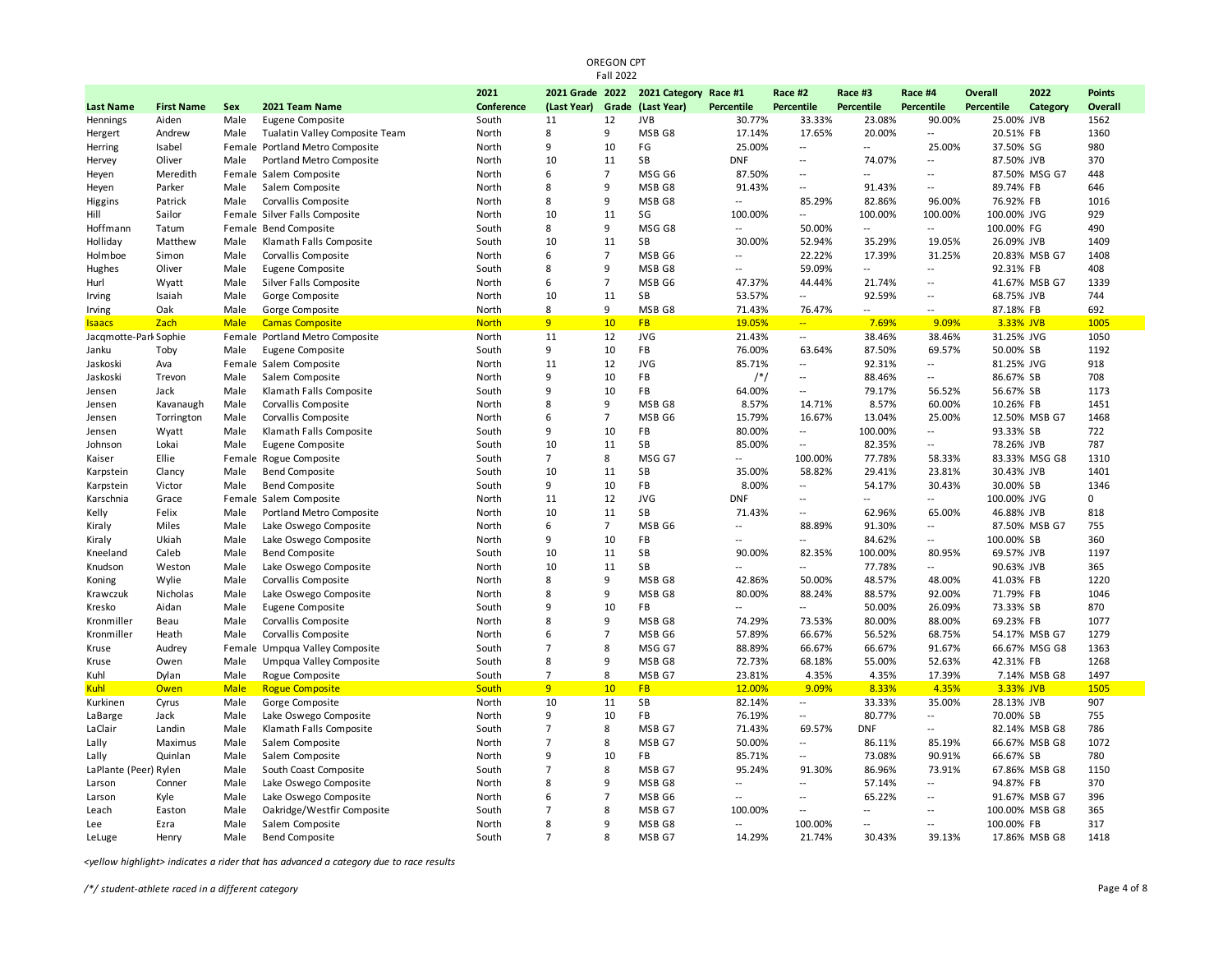| <b>Fall 2022</b>    |                   |            |                                |            |                 |                |                       |                             |                          |                          |                          |             |               |               |
|---------------------|-------------------|------------|--------------------------------|------------|-----------------|----------------|-----------------------|-----------------------------|--------------------------|--------------------------|--------------------------|-------------|---------------|---------------|
|                     |                   |            |                                | 2021       | 2021 Grade 2022 |                | 2021 Category Race #1 |                             | Race #2                  | Race #3                  | Race #4                  | Overall     | 2022          | <b>Points</b> |
| <b>Last Name</b>    | <b>First Name</b> | <b>Sex</b> | 2021 Team Name                 | Conference | (Last Year)     |                | Grade (Last Year)     | <b>Percentile</b>           | Percentile               | <b>Percentile</b>        | <b>Percentile</b>        | Percentile  | Category      | Overall       |
| Leone               | Benjamin          | Male       | Gorge Composite                | North      | 6               | $\overline{7}$ | MSB <sub>G6</sub>     | 5.26%                       | 5.56%                    | 4.35%                    | 6.25%                    |             | 4.17% MSB G7  | 1525          |
| leone               | Gus               | Male       | Gorge Composite                | North      | 10              | 11             | SB                    | 28.57%                      | $\overline{a}$           | 25.93%                   | 25.00%                   | 18.75% JVB  |               | 937           |
| Levis               | Lyla              |            | Female Lake Oswego Composite   | North      | 6               | $\overline{7}$ | MSG G6                | 75.00%                      | $\sim$                   | $\overline{a}$           | 66.67%                   |             | 75.00% MSG G7 | 928           |
| Levis               | Weston            | Male       | Lake Oswego Composite          | North      | 9               | 10             | FB                    | 80.95%                      | $\overline{a}$           | $\overline{\phantom{a}}$ | 59.09%                   | 56.67% SB   |               | 793           |
| Liddle              | Robert            | Male       | Sellwood Moreland Composite    | North      | $\overline{7}$  | 8              | MSB G7                | 43.75%                      | 54.84%                   | 72.22%                   | 70.37%                   |             | 48.72% MSB G8 | 1187          |
| Lindsay             | Elizabeth         |            | Female Klamath Falls Composite | South      | $\overline{7}$  | 8              | MSG G7                | 22.22%                      | 8.33%                    | 11.11%                   | 8.33%                    |             | 8.33% MSG G8  | 1525          |
| Lucas               | Ellie             |            | Female Salem Composite         | North      | 10              | 11             | SG                    | 42.86%                      | $\sim$                   | 50.00%                   | $\overline{a}$           | 87.50% JVG  |               | 944           |
| Lupton              | Oliver            | Male       | Portland Metro Composite       | North      | 10              | 11             | SB                    | 89.29%                      | $\overline{\phantom{a}}$ | 81.48%                   | 95.00%                   | 62.50% JVB  |               | 760           |
| Lyster              | Ethan             | Male       | Lake Oswego Composite          | North      | 10              | 11             | <b>SB</b>             | 64.29%                      | $\overline{a}$           | 51.85%                   | 50.00%                   | 37.50% JVB  |               | 854           |
| MacClary            | Eliza             |            | Female Corvallis Composite     | North      | 10              | 11             | SG                    | 57.14%                      | $\overline{\phantom{a}}$ | 62.50%                   | 50.00%                   | 25.00% JVG  |               | 987           |
| Mageske             | Mason             | Male       | Silver Falls Composite         | North      | 9               | 10             | FB                    | 71.43%                      | $\overline{a}$           | 65.38%                   | 72.73%                   | 53.33% SB   |               | 811           |
| Maguire             | Colin             | Male       | Lake Oswego Composite          | North      | 9               | 10             | FB                    | $\sim$ $\sim$               | $\overline{a}$           | 76.92%                   | 95.45%                   | 76.67% SB   |               | 735           |
| Maguire             | Soren             | Male       | South Coast Composite          | South      | 10              | 11             | <b>SB</b>             | 25.00%                      | 35.29%                   | $\overline{a}$           | 42.86%                   | 39.13% JVB  |               | 1354          |
| Marberry            | Kevin             | Male       | Salem Composite                | North      | 8               | 9              | MSB <sub>G8</sub>     | 100.00%                     | 91.18%                   | 94.29%                   | $\overline{a}$           | 79.49% FB   |               | 960           |
| Mares               | Ryan              | Male       | Lake Oswego Composite          | North      | 9               | 10             | FB                    | 42.86%                      | $\overline{a}$           | 19.23%                   | 36.36%                   | 26.67% SB   |               | 930           |
| Martin              | Braeden           | Male       | <b>Bend Composite</b>          | South      | 8               | 9              | MSB G8                | $\overline{\phantom{a}}$    | 77.27%                   | 60.00%                   | --                       | 80.77% FB   |               | 799           |
| Martz               | Rowen             | Male       | <b>Beaverton Composite</b>     | North      | 8               | 9              | MSB <sub>G8</sub>     | $\overline{a}$              | 55.88%                   | $\overline{a}$           | --                       | 92.31% FB   |               | 375           |
| McEnroe             | Casey             | Male       | Rogue Composite                | South      | $\mathbf{R}$    | 9              | MSB <sub>G8</sub>     | 40.91%                      | 45.45%                   | 45.00%                   | 47.37%                   | 34.62% FB   |               | 1327          |
| McHenry             | Caiden            | Male       | Gorge Composite                | North      | 9               | 10             | FB                    | 90.48%                      | $\overline{a}$           | $\overline{\phantom{a}}$ | $\overline{\phantom{a}}$ | 96.67% SB   |               | 375           |
| McKernon            | Rhys              | Male       | Rogue Composite                | South      | $\overline{7}$  | 8              | MSB G7                | 85.71%                      | 82.61%                   | 78.26%                   | 78.26%                   |             | 64.29% MSB G8 | 1165          |
| Mckinney            | Evan              | Male       | Rogue Composite                | South      | 9               | 10             | FB                    | 36.00%                      | 31.82%                   | 20.83%                   | 60.87%                   | 26.67% SB   |               | 1371          |
| Mcmurtrey           | Brycen            | Male       | Eugene Composite               | South      | 9               | 10             | FB                    | 96.00%                      | 95.45%                   | $\overline{a}$           | $\overline{a}$           | 96.67% SB   |               | 717           |
| Melson              | Jr                | Male       | Corvallis Composite            | North      | 9               | 10             | FB                    | 66.67%                      | $\sim$                   | 69.23%                   | 45.45%                   | 43.33% SB   |               | 854           |
| Melson              | Karlee            | Female     | Corvallis Composite            | North      | 8               | 9              | MSG G8                | 41.67%                      | $\overline{a}$           | 33.33%                   | 26.67%                   | 26.67% FG   |               | 969           |
| Melton              | Caden             | Male       | Oakridge/Westfir Composite     | South      | $\overline{7}$  | 8              | MSB G7                | $\mathcal{L}_{\mathcal{A}}$ | 100.00%                  | 82.61%                   | 100.00%                  |             | 78.57% MSB G8 | 1087          |
| Meservey            | Eli               | Male       | South Coast Composite          | South      | 10              | 11             | SB                    | $\sim$                      | 100.00%                  | 70.59%                   | 95.24%                   | 73.91% JVB  |               | 1169          |
| Meservey            | Zane              | Male       | South Coast Composite          | South      | 8               | 9              | MSB <sub>G8</sub>     | 77.27%                      | 90.91%                   | 75.00%                   | 78.95%                   | 57.69% FB   |               | 1202          |
| Mihailov            | Deian             | Male       | Gorge Composite                | North      | 10              | 11             | <b>SB</b>             | <b>DNF</b>                  | $\overline{a}$           | $\overline{a}$           | $\overline{a}$           | 100.00% JVB |               | 0             |
| Miller              | Reed              | Male       | Newport Composite              | North      | 6               | $\overline{7}$ | MSB G6                | 94.74%                      | 94.44%                   | 95.65%                   | 100.00%                  |             | 75.00% MSB G7 | 1180          |
| Millhouser          | <b>Braedon</b>    | Male       | South Coast Composite          | South      | $\overline{7}$  | 8              | MSB G7                | 90.48%                      | 95.65%                   | $\sim$                   | $\sim$                   |             | 85.71% MSB G8 | 735           |
| Mills               | Chaz              | Male       | Eugene Composite               | South      | 11              | 12             | <b>JVG</b>            | 100.00%                     | 80.00%                   | 100.00%                  | 100.00%                  | 100.00% JVG |               | 1545          |
| Miner               | Joseph            | Male       | South Coast Composite          | South      | 9               | 10             | FB                    | 60.00%                      | $\overline{a}$           | $\sim$                   | 47.83%                   | 83.33% SB   |               | 816           |
| Moehling            | Quinn             | Male       | Portland Metro Composite       | North      | $\overline{7}$  | 8              | MSB G7                | 68.75%                      | 80.65%                   | 63.89%                   | 77.78%                   |             | 58.97% MSB G8 | 1106          |
| Montgomery          | Zoe               | Female     | Corvallis Composite            | North      | $\overline{7}$  | 8              | MSG G7                | 80.00%                      | $\overline{a}$           | $\overline{a}$           | 100.00%                  |             | 81.82% MSG G8 | 875           |
| Morales             | Soren             | Male       | Salem Composite                | North      | 8               | 9              | MSB G8                | 94.29%                      | 97.06%                   | 97.14%                   | $\overline{a}$           | 82.05% FB   |               | 957           |
| Morse               | Frank             | Male       | South Coast Composite          | South      | $\mathbf{q}$    | 10             | <b>FB</b>             | 40.00%                      | <b>DNF</b>               | 37.50%                   | 21.74%                   | 36.67% SB   |               | 1325          |
| Morse               | Harlan            | Male       | South Coast Composite          | South      | $\overline{7}$  | 8              | MSB G7                | 19.05%                      | 8.70%                    | 21.74%                   | 13.04%                   |             | 14.29% MSB G8 | 1468          |
| Muneton             | Estefan           | Male       | Klamath Falls Composite        | South      | 9               | 10             | FB                    | 52.00%                      | 45.45%                   | 62.50%                   | $-$                      | 43.33% SB   |               | 1231          |
| Nakanishi           | Jay               | Male       | <b>Beaverton Composite</b>     | North      | $\overline{7}$  | 8              | MSB G7                | $\mathcal{L}_{\mathcal{A}}$ | $\overline{a}$           | 50.00%                   | 66.67%                   |             | 84.62% MSB G8 | 760           |
| Nason               | Bay               | Male       | Corvallis Composite            | North      | 8               | 9              | MSB <sub>G8</sub>     | 28.57%                      | 32.35%                   | 28.57%                   | 20.00%                   | 23.08% FB   |               | 1343          |
| Naylor              | Wyatt             | Male       | Newport Composite              | North      | 10              | 11             | SB                    | 75.00%                      | $\overline{a}$           | 66.67%                   | 80.00%                   | 56.25% JVB  |               | 795           |
| Neal                | Wyatt             | Male       | Silver Falls Composite         | North      | 6               | $\overline{7}$ | MSB G6                | 31.58%                      | 33.33%                   | 47.83%                   | 75.00%                   |             | 25.00% MSB G7 | 1357          |
| Nelson              | Zack              | Male       | Camas Composite                | North      | 10              | 11             | <b>SB</b>             | 67.86%                      | $\overline{a}$           | 70.37%                   |                          | 65.63% JVB  |               | 750           |
| Newby               | Sebastian         | Male       | South Coast Composite          | South      | $\overline{7}$  | 8              | MSB G7                | $\mathcal{L}_{\mathcal{A}}$ | 86.96%                   | 91.30%                   | 91.30%                   |             | 75.00% MSB G8 | 1100          |
| Newman              | Wesley            | Male       | Rogue Composite                | South      | 8               | 9              | MSB G8                | $\mathcal{L}_{\mathcal{A}}$ | 72.73%                   | $\overline{a}$           | 57.89%                   | 76.92% FB   |               | 810           |
| Nieckarz            | Charlie           | Male       | Eugene Composite               | South      | 8               | 9              | MSB G8                | 18.18%                      | 27.27%                   | $\overline{\phantom{a}}$ | --                       | 73.08% FB   |               | 928           |
| Nieckarz            | Henry             | Male       | Eugene Composite               | South      | 11              | 12             | <b>JVB</b>            | 76.92%                      | $\overline{\phantom{a}}$ | $\overline{\phantom{a}}$ | --                       | 93.75% JVB  |               | 467           |
| O'Beirne            | Owen              | Male       | Sellwood Moreland Composite    | North      | $\overline{7}$  | 8              | MSB G7                | 46.88%                      | 38.71%                   | 77.78%                   | 44.44%                   |             | 38.46% MSB G8 | 1249          |
| Obermire            | Emme              |            | Female Corvallis Composite     | North      | 8               | 9              | MSG G8                | 50.00%                      | $\overline{a}$           | 50.00%                   | 46.67%                   | 40.00% FG   |               | 937           |
| Obold Eshlema Simon |                   | Male       | Portland Metro Composite       | North      | 8               | 9              | MSB G8                | 48.57%                      | 52.94%                   | 65.71%                   | 80.00%                   | 53.85% FB   |               | 1160          |
| Ogren               | Matt              | Male       | Rogue Composite                | South      | 10              | 11             | SB                    | 75.00%                      | 70.59%                   | $\overline{a}$           | 61.90%                   | 65.22% JVB  |               | 1218          |
| Ohotto              | Max               | Male       | Portland Metro Composite       | North      | 10              | 11             | SB                    | 21.43%                      | $\overline{a}$           | 29.63%                   | 30.00%                   | 18.75% JVB  |               | 937           |
| Osborn              | Hayden            | Male       | Umpqua Valley Composite        | South      | 11              | 12             | <b>JVB</b>            | 100.00%                     | 86.67%                   | $\overline{a}$           | $\overline{a}$           | 87.50% JVB  |               | 896           |
| Osborn              | Liam              | Male       | Umpqua Valley Composite        | South      | 10              | 11             | <b>SB</b>             | 95.00%                      | $\overline{a}$           | $\overline{\phantom{a}}$ | $-$                      | 100.00% JVB |               | 375           |
|                     |                   |            |                                |            |                 |                |                       |                             |                          |                          |                          |             |               |               |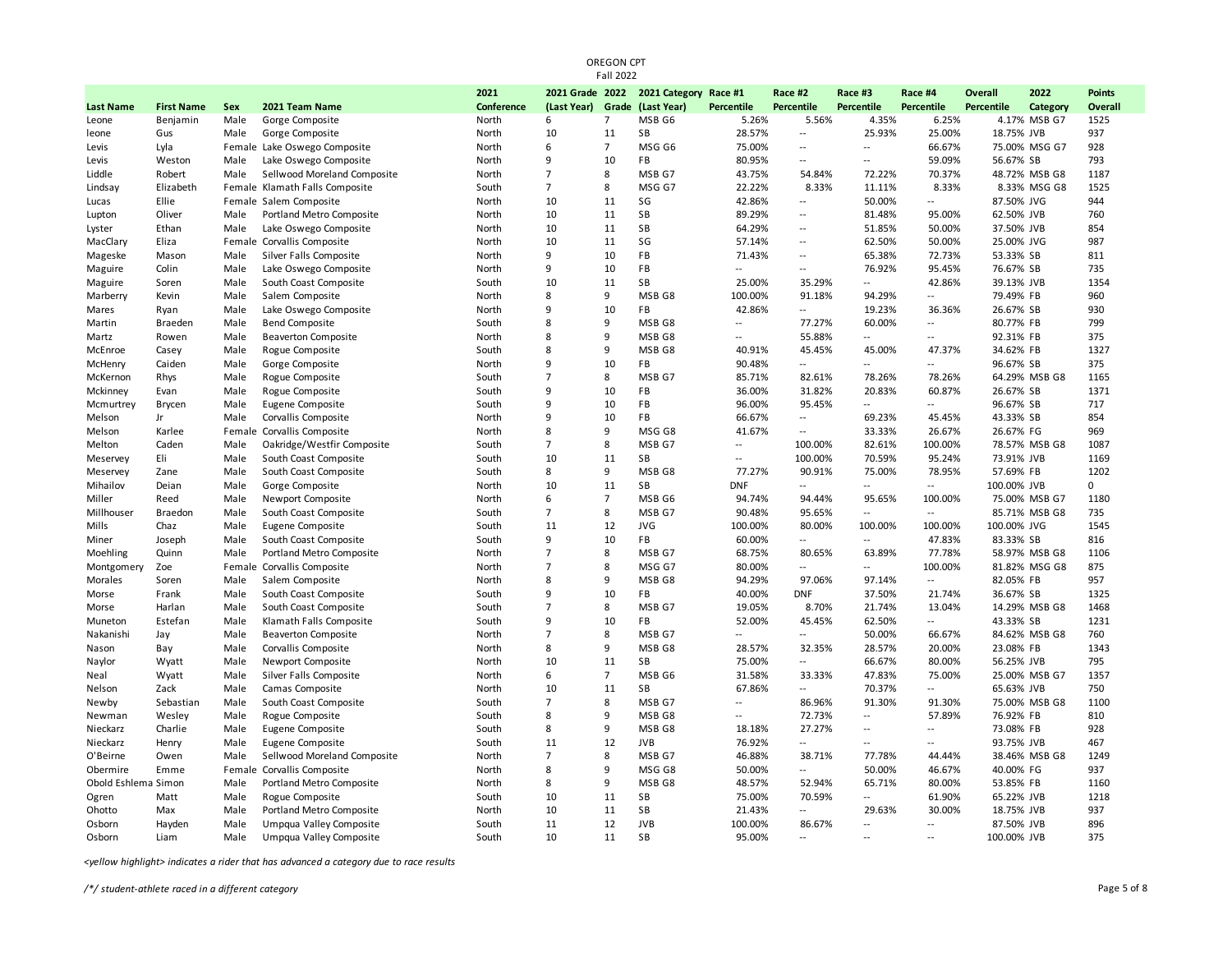| <b>Fall 2022</b>       |                   |              |                                                 |                |                 |                |                       |                          |                                    |                          |                          |                |                                |               |
|------------------------|-------------------|--------------|-------------------------------------------------|----------------|-----------------|----------------|-----------------------|--------------------------|------------------------------------|--------------------------|--------------------------|----------------|--------------------------------|---------------|
|                        |                   |              |                                                 | 2021           | 2021 Grade 2022 |                | 2021 Category Race #1 |                          | Race #2                            | Race #3                  | Race #4                  | <b>Overall</b> | 2022                           | <b>Points</b> |
| <b>Last Name</b>       | <b>First Name</b> | Sex          | 2021 Team Name                                  | Conference     | (Last Year)     |                | Grade (Last Year)     | Percentile               | Percentile                         | Percentile               | Percentile               | Percentile     | Category                       | Overall       |
| Overbaugh              | Alden             | <b>Male</b>  | <b>Eugene Composite</b>                         | South          | 11              | 12             | <b>JVB</b>            | 7.69%                    | 13.33%                             | 15.38%                   | $-1$                     | 12.50% VB      |                                | 1600          |
| Overbaugh              | Porter            | Male         | Eugene Composite                                | South          | 8               | 9              | MSB G8                | 22.73%                   | 18.18%                             | 25.00%                   | 15.79%                   | 15.38% FB      |                                | 1442          |
| Pahls                  | Beckett           | Male         | South Coast Composite                           | South          | 6               | $\overline{7}$ | MSB <sub>G6</sub>     | 11.11%                   | 9.09%                              | 12.50%                   | 8.33%                    |                | 7.69% MSB G7                   | 1525          |
| Pahls                  | Maddie            |              | Female South Coast Composite                    | South          | 9               | 10             | FG                    | 33.33%                   | 25.00%                             | 33.33%                   | 50.00%                   | 25.00% SG      |                                | 1525          |
| Parmelee               | Carter            | Male         | Lake Oswego Composite                           | North          | $\overline{7}$  | 8              | MSB G7                | 84.38%                   | $\overline{\phantom{a}}$           | 44.44%                   | 81.48%                   |                | 64.10% MSB G8                  | 1090          |
| Parra                  | $\sqcup$          | Male         | South Coast Composite                           | South          | $\overline{7}$  | 8              | MSB G7                | 33.33%                   | $\overline{\phantom{a}}$           | 26.09%                   | 52.17%                   |                | 35.71% MSB G8                  | 1318          |
| Parra                  | Nathanael         | Male         | Lake Oswego Composite                           | North          | 10              | 11             | <b>SB</b>             |                          | $\overline{\phantom{a}}$           | 59.26%                   | $\overline{\phantom{a}}$ | 84.38% JVB     |                                | 390           |
| Peak                   | Jack              | Male         | Corvallis Composite                             | North          | $\overline{7}$  | 8              | MSB G7                | 96.88%                   | $\overline{\phantom{a}}$           | $\overline{a}$           | $\overline{a}$           |                | 100.00% MSB G8                 | 326           |
| Perucci                | Ruby              |              | Female Newport Composite                        | North          | $\overline{7}$  | 8              | MSG G7                | 70.00%                   | $\overline{\phantom{a}}$           | 100.00%                  | 88.89%                   |                | 72.73% MSG G8                  | 914           |
| Peterson               | Eli               | Male         | Portland Metro Composite                        | North          | 11              | 12             | <b>JVB</b>            | <b>DNF</b>               | $\ddot{\phantom{a}}$               | $\sim$                   | $\overline{a}$           | 100.00% JVB    |                                | $\mathbf 0$   |
| Petrides               | Nico              | Male         | Lake Oswego Composite                           | North          | 9               | 10             | FB                    | $\overline{a}$           | $\overline{\phantom{a}}$           | $\overline{a}$           | 31.82%                   | 90.00% SB      |                                | 448           |
| Pettett                | Allison           |              | Female Newport Composite                        | North          | $\mathbf{q}$    | 10             | FG                    | <b>DNF</b>               | $\overline{\phantom{a}}$           | 71.43%                   | 75.00%                   | 100.00% SG     |                                | 920           |
| pfeifer                | Jensen            | Male         | Portland Metro Composite                        | North          | 9               | 10             | FB                    | 95.24%                   | $\overline{\phantom{a}}$           | 96.15%                   | 100.00%                  | 70.00% SB      |                                | 755           |
| Pierce                 | Calum             | Male         | Lake Oswego Composite                           | North          | 10              | 11             | SB                    | 14.29%                   | $\overline{\phantom{a}}$           | 14.81%                   | 15.00%                   | 12.50% JVB     |                                | 978           |
| Pierpont               | Edward            | Male         | Eugene Composite                                | South          | 10              | 11             | SB                    | 15.00%                   | 11.76%                             | 64.71%                   | 47.62%                   | 17.39% JVB     |                                | 1423          |
| Pierpont               | William           | Male         | Eugene Composite                                | South          | 8               | 9              | MSB <sub>G8</sub>     | 9.09%                    | 13.64%                             | 10.00%                   | 89.47%                   | 7.69% FB       |                                | 1486          |
| Pinkerton              | Danika            |              | Female Gorge Composite                          | North          | 11              | 12             | <b>JVG</b>            |                          | $\overline{\phantom{a}}$           | 100.00%                  | 69.23%                   | 75.00% JVG     |                                | 922           |
| Pippine                | Aidan             | Male         | Camas Composite                                 | North          | 8               | 9              | MSB <sub>G8</sub>     | 85.71%                   | 58.82%                             | 60.00%                   | 44.00%                   | 46.15% FB      |                                | 1180          |
| Pippine                | Liam              | Male         | Camas Composite                                 | North          | 9               | 10             | FB                    | 38.10%                   | $\overline{\phantom{a}}$           | 26.92%                   | 40.91%                   | 30.00% SB      |                                | 914           |
| Platt                  | Madison           |              | Female Newport Composite                        | North          | $\overline{7}$  | 8              | MSG G7                | 60.00%                   | $\overline{\phantom{a}}$           | 50.00%                   | 55.56%                   |                | 45.45% MSG G8                  | 961           |
| Poling                 | Summer            |              | Female Newport Composite                        | North          | 11              | 12             | <b>JVG</b>            | <b>DNF</b>               | $\overline{a}$                     | $\overline{a}$           | $\overline{a}$           | 100.00% JVG    |                                | $\mathbf 0$   |
| Pomering               | Andrew            | Male         | <b>Bend Composite</b>                           | South          | 11              | 12             | <b>JVB</b>            | 92.31%                   | 73.33%                             | 92.31%                   | $\overline{a}$           | 75.00% JVB     |                                | 1368          |
| Pope                   | Owen              | Male         | Oakridge/Westfir Composite                      | South          | 8               | 9              | MSB G8                | 50.00%                   | 54.55%                             | 50.00%                   | 36.84%                   | 38.46% FB      |                                | 1320          |
| Poulsen                | Zack              | Male         | Camas Composite                                 | North          | 8               | 9              | MSB G8                | 31.43%                   | 26.47%                             | 17.14%                   | 24.00%                   | 17.95% FB      |                                | 1371          |
| Powell                 | Emily             |              | Female Portland Metro Composite                 | North          | 11              | 12             | <b>JVG</b>            | 64.29%                   | $\overline{a}$                     | 69.23%                   | 84.62%                   | 68.75% JVG     |                                | 973           |
| Prough                 | Callan            | Male         | Salem Composite                                 | North          | $\overline{7}$  | 8              | MSB G7                | 87.50%                   | 90.32%                             | 88.89%                   | 88.89%                   |                | 74.36% MSB G8                  | 1049          |
| Prough                 | Lillian           |              | Female Salem Composite                          | North          | 9               | 10             | FG                    | 50.00%                   | $\overline{a}$                     | 42.86%                   | 50.00%                   | 50.00% SG      |                                | 978           |
| Randle                 | Jacob             | <b>Male</b>  | <b>South Coast Composite</b>                    | South          | 11              | 12             | <b>JVB</b>            | 23.08%                   | 6.67%                              | 7.69%                    | 20.00%                   | 6.25% VB       |                                | 1635          |
| Rathmanner             | jordan            | Male         | Camas Composite                                 | North          | 6               | $\overline{7}$ | MSB G6                | 84.21%                   | 77.78%                             | 69.57%                   | 81.25%                   |                | 66.67% MSB G7                  | 1225          |
| Raybold                | Brennan           | Male         | Lake Oswego Composite                           | North          | 8               | 9              | MSB G8                | 60.00%                   | 67.65%                             | 74.29%                   | 56.00%                   | 56.41% FB      |                                | 1148          |
| Raymond                | Jenna             |              | Female Bend Composite                           | South          | 10<br>8         | 11<br>9        | SG                    | 33.33%<br>$\overline{a}$ | 33.33%<br>$\overline{\phantom{a}}$ | 33.33%                   | $\sim$                   | 33.33% JVG     |                                | 1500<br>922   |
| Reeve                  | McKenna<br>Olivia |              | Female Corvallis Composite                      | North          | 6               | $\overline{7}$ | MSG G8<br>MSG G6      | 12.50%                   | $\overline{\phantom{a}}$           | 66.67%<br>80.00%         | 20.00%<br>83.33%         | 46.67% FG      |                                | 997           |
| Richardson             |                   | Male         | Female Newport Composite<br>Corvallis Composite | North<br>North | 6               | $\overline{7}$ | MSB G6                | 68.42%                   | 100.00%                            | 52.17%                   | 87.50%                   |                | 37.50% MSG G7<br>58.33% MSB G7 | 1249          |
| Risien                 | Rowan             |              |                                                 |                | $\overline{7}$  |                |                       |                          |                                    |                          |                          |                |                                |               |
| Rodgers                | Riley             | Male         | Klamath Falls Composite                         | South          | 8               | 8<br>9         | MSB G7<br>MSB G8      | 42.86%                   | 26.09%<br>100.00%                  | 43.48%<br>95.00%         | 34.78%<br>94.74%         | 65.38% FB      | 28.57% MSB G8                  | 1356<br>1145  |
| Rogers                 | Tyler<br>Jade     | Male         | Rogue Composite<br>Rogue Composite              | South          | 10              | 11             | SB                    | 95.45%<br>5.00%          | 94.12%                             | 5.88%                    | 4.76%                    |                |                                | 1525          |
| Rohde<br>Rohde         | Tao               | Male<br>Male |                                                 | South<br>South | $\overline{7}$  | 8              | MSB G7                | 66.67%                   | 52.17%                             | 52.17%                   | 47.83%                   | 4.35% JVB      | 39.29% MSB G8                  | 1273          |
| Romasanta              | Jack              | Male         | Rogue Composite<br>Klamath Falls Composite      | South          | 6               | $\overline{7}$ | MSB G6                | 44.44%                   | 27.27%                             | 25.00%                   | 25.00%                   |                | 23.08% MSB G7                  | 1477          |
| Root                   | <b>Brice</b>      | Male         |                                                 | North          | 10              | 11             | SB                    | 32.14%                   | $\overline{\phantom{a}}$           | 37.04%                   | 40.00%                   | 31.25% JVB     |                                | 900           |
| Rubey                  | Riley             | Male         | Camas Composite                                 | North          | $\overline{7}$  | 8              | MSB G7                | 71.88%                   | 48.39%                             | 22.22%                   | 22.22%                   |                | 25.64% MSB G8                  | 1318          |
| Ryherd                 | Galen             | Male         | Lake Oswego Composite<br>Corvallis Composite    | North          | 11              | 12             | <b>JVB</b>            | 40.00%                   | $\overline{a}$                     | 28.57%                   | --                       | 41.67% JVB     |                                | 977           |
| Sabee-Paulson Rainier  |                   | Male         | Corvallis Composite                             | North          | 8               | 9              | MSB <sub>G8</sub>     | 57.14%                   | 70.59%                             | 62.86%                   | 76.00%                   | 58.97% FB      |                                | 1130          |
| San Filippo            | Finn              | Male         | Eugene Composite                                | South          | 9               | 10             | FB                    | 16.00%                   | 13.64%                             | 33.33%                   | 82.61%                   | 13.33% SB      |                                | 1419          |
|                        |                   | Male         | Corvallis Composite                             | North          | 6               | $\overline{7}$ | MSB <sub>G6</sub>     | 42.11%                   | 61.11%                             | 34.78%                   | 50.00%                   |                | 37.50% MSB G7                  | 1348          |
| Santos<br>Saraceno     | Connor<br>Jordan  | Male         | Eugene Composite                                | South          | 8               | 9              | MSB G8                | 36.36%                   | 63.64%                             | 70.00%                   | $-$                      | 50.00% FB      |                                | 1245          |
| Sauer                  | Ryder             | Male         | Rogue Composite                                 | South          | 6               | $\overline{7}$ | MSB G6                | 88.89%                   | 72.73%                             | $\overline{\phantom{a}}$ | 50.00%                   |                | 61.54% MSB G7                  | 1338          |
| Savage                 | Jade              |              | Female Rogue Composite                          | South          | $\overline{7}$  | 8              | MSG G7                | 55.56%                   | 25.00%                             | 44.44%                   | 16.67%                   |                | 25.00% MSG G8                  | 1468          |
| Schreiner              | Ariana            |              | Female Gorge Composite                          | North          | $\overline{7}$  | 8              | MSG G7                | 10.00%                   | $\overline{a}$                     | 12.50%                   | 22.22%                   |                | 9.09% MSG G8                   | 1025          |
|                        |                   |              | Female Gorge Composite                          |                | 6               | $\overline{7}$ | MSG G6                | 62.50%                   | $\overline{\phantom{a}}$           | 100.00%                  | 100.00%                  |                | 62.50% MSG G7                  | 953           |
| Schreiner<br>Schreiner | Elyssa            |              |                                                 | North<br>North | 9               | 10             | FG                    | 37.50%                   | $\overline{\phantom{a}}$           | 28.57%                   | 37.50%                   | 25.00% SG      |                                | 996           |
| Seivers                | Sophia<br>Hazel   |              | Female Gorge Composite                          | North          | 8               | 9              | MSG G8                | 58.33%                   | $\overline{a}$                     | $\overline{a}$           | 60.00%                   | 66.67% FG      |                                | 882           |
| Selden                 | Eli               | Male         | Female Corvallis Composite<br>Gorge Composite   | North          | $\overline{7}$  | 8              | MSB G7                | 78.13%                   | 93.55%                             | 97.22%                   | $-$                      |                | 76.92% MSB G8                  | 994           |
| Siegel                 | Ya el             |              | Female Portland Metro Composite                 | North          | $\overline{7}$  | 8              | MSG G7                | 50.00%                   | $\overline{a}$                     | 37.50%                   | 11.11%                   |                | 18.18% MSG G8                  | 1006          |
|                        |                   |              |                                                 |                |                 |                |                       |                          |                                    |                          |                          |                |                                |               |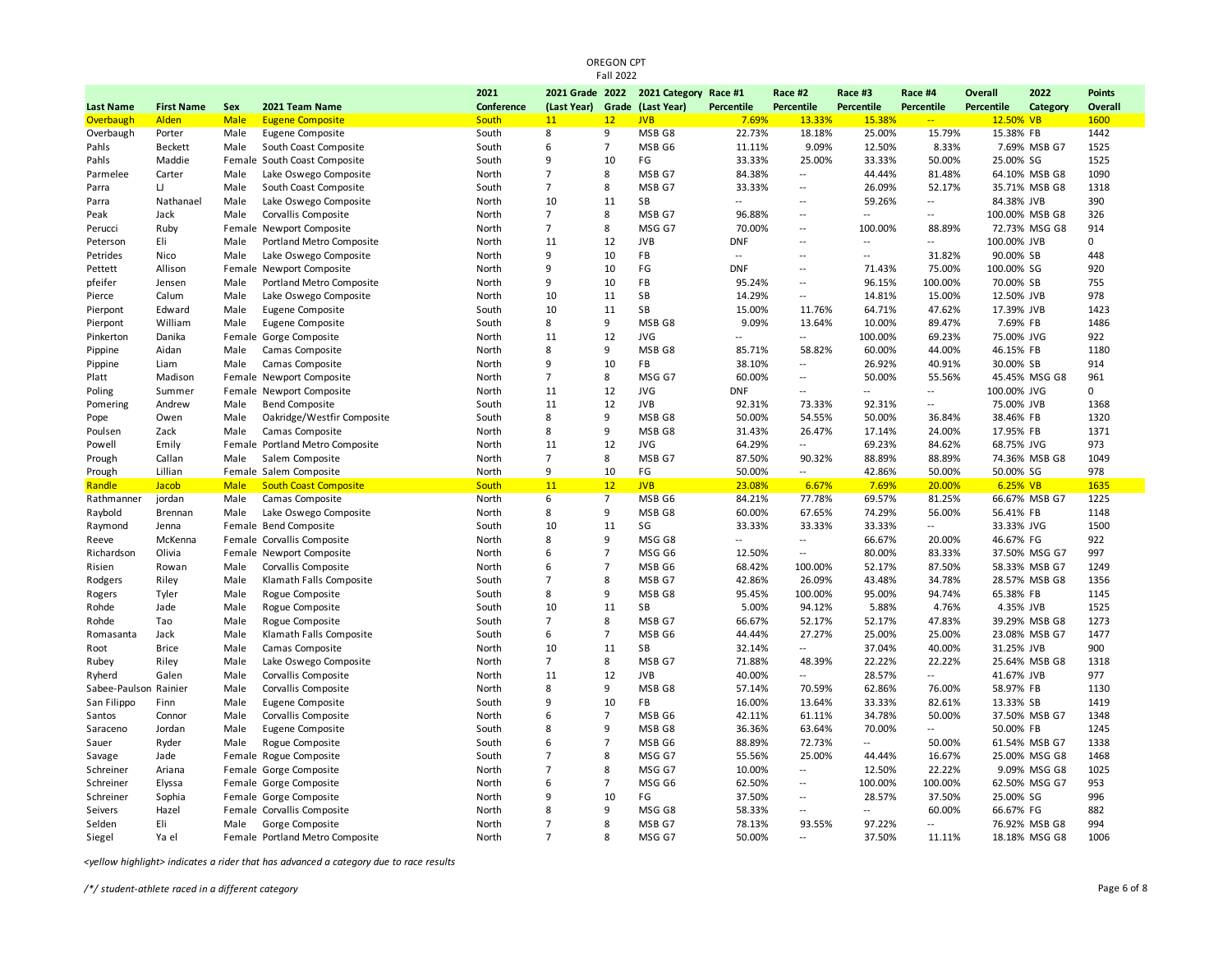| <b>Fall 2022</b>       |                   |                       |                                               |                       |                      |                |                             |                          |                          |                          |                             |                         |                |                |
|------------------------|-------------------|-----------------------|-----------------------------------------------|-----------------------|----------------------|----------------|-----------------------------|--------------------------|--------------------------|--------------------------|-----------------------------|-------------------------|----------------|----------------|
|                        |                   |                       |                                               | 2021                  | 2021 Grade 2022      |                | 2021 Category Race #1       |                          | Race #2                  | Race #3                  | Race #4                     | Overall                 | 2022           | <b>Points</b>  |
| <b>Last Name</b>       | <b>First Name</b> | Sex                   | 2021 Team Name                                | Conference            | (Last Year)          |                | Grade (Last Year)           | <b>Percentile</b>        | Percentile               | <b>Percentile</b>        | <b>Percentile</b>           | Percentile              | Category       | <b>Overall</b> |
| Smart                  | Cassidy           |                       | Female Corvallis Composite                    | North                 | 6                    | $\overline{7}$ | MSG G6                      | 50.00%                   | $\sim$                   | 20.00%                   | 16.67%                      |                         | 12.50% MSG G7  | 1025           |
| <b>Smith</b>           | <b>Max</b>        | <b>Male</b>           | Lake Oswego Composite                         | <b>North</b>          | 9 <sup>°</sup>       | 10             | <b>FB</b>                   | 9.52%                    | $\frac{1}{2}$            | 3.85%                    | $\sim$                      | 10.00% JVB              |                | 990            |
| Smoker                 | Jake              | Male                  | <b>Bend Composite</b>                         | South                 | 6                    | $\overline{7}$ | MSB G6                      | 22.22%                   | 18.18%                   | 50.00%                   | 16.67%                      |                         | 15.38% MSB G7  | 1495           |
| Snell                  | Quinn             |                       | Female Salem Composite                        | North                 | $\overline{7}$       | 8              | MSG G7                      | 90.00%                   | $\overline{a}$           | $\overline{a}$           | $\sim$                      |                         | 90.91% MSG G8  | 434            |
| Snook                  | Eston             | Male                  | Eugene Composite                              | South                 | $\overline{7}$       | 8              | MSB G7                      | $\overline{a}$           | 73.91%                   | 65.22%                   | 65.22%                      |                         | 60.71% MSB G8  | 1177           |
| Snook                  | Ethan             | Male                  | Eugene Composite                              | South                 | 8                    | 9              | MSB G8                      | 27.27%                   | 22.73%                   | 20.00%                   | 21.05%                      | 19.23% FB               |                | 1433           |
| Snyder                 | Kameron           | Male                  | Camas Composite                               | North                 | 10                   | 11             | SB                          | 46.43%                   | $\overline{a}$           | 88.89%                   | 85.00%                      | 46.88% JVB              |                | 818            |
| Snyder                 | Laila             | Female                | Corvallis Composite                           | North                 | $\overline{7}$       | 8              | MSG G7                      | 30.00%                   | $\overline{\phantom{a}}$ | 75.00%                   | 66.67%                      |                         | 36.36% MSG G8  | 962            |
| Solsby                 | Henry             | Male                  | Sellwood Moreland Composite                   | North                 | $\overline{7}$       | 8              | MSB G7                      | 25.00%                   | 25.81%                   | 41.67%                   | 62.96%                      |                         | 30.77% MSB G8  | 1303           |
| Soltau                 | Izaiah            | Male                  | Newport Composite                             | North                 | 9                    | 10             | FB                          | 47.62%                   | $\sim$                   | 23.08%                   | 22.73%                      | 23.33% SB               |                | 945            |
| Spencer                | Gus               | Male                  | Salem Composite                               | North                 | 8                    | 9              | MSB G8                      | 94.29%                   | $\overline{\phantom{a}}$ | $\overline{a}$           | $\overline{a}$              | 97.44% FB               |                | 320            |
| Sroka                  | Elysian           |                       | Female Eugene Composite                       | South                 | 9                    | 10             | FG                          | $\sim$                   | 50.00%                   | $\sim$                   | --                          | 100.00% SG              |                | 490            |
| Sroka                  | Kepri             |                       | Female Eugene Composite                       | South                 | $\overline{7}$       | 8              | MSG G7                      | 66.67%                   | 50.00%                   | 55.56%                   | 75.00%                      |                         | 50.00% MSG G8  | 1401           |
| Stadtmueller           | Claudia           |                       | Female Rogue Composite                        | South                 | $\overline{7}$       | 8              | MSG G7                      | 44.44%                   | 41.67%                   | $\overline{a}$           | 33.33%                      |                         | 41.67% MSG G8  | 1408           |
| Stecher                | Gavin             | Male                  | Eugene Composite                              | South                 | 9                    | 10             | FB                          | 32.00%                   | 18.18%                   | 16.67%                   | 91.30%                      | 20.00% SB               |                | 1410           |
| Stedman                | Luc               | Male                  | Independent Riders                            | North                 | 9                    | 10             | FB                          | 48.00%                   | 36.36%                   | 45.83%                   | <b>DNF</b>                  | 40.00% SB               |                | 1275           |
| Steele                 | Noah              | Male                  | Corvallis Composite                           | North                 | 6                    | $\overline{7}$ | MSB <sub>G6</sub>           | 63.16%                   | 55.56%                   | 30.43%                   | 37.50%                      |                         | 29.17% MSB G7  | 1356           |
| <b>Stokes</b>          | Patrick           | Male                  | Salem Composite                               | North                 | 10                   | 11             | <b>SB</b>                   | 60.71%                   | $\overline{a}$           | 100.00%                  | 90.00%                      | 59.38% JVB              |                | 790            |
| <b>Stokes</b>          | William           | Male                  | Salem Composite                               | North                 | $\overline{7}$       | 8              | MSB G7                      | 75.00%                   | 96.77%                   | 91.67%                   | 96.30%                      |                         | 71.79% MSB G8  | 1050           |
| Stone                  | Korben            | Male                  | Salem Composite                               | North                 | 11                   | 12             | <b>JVB</b>                  | 55.00%                   | $\overline{a}$           | 76.19%                   | 80.00%                      | 58.33% JVB              |                | 939            |
| Storer                 | Sylas             | Male                  | Corvallis Composite                           | North                 | 10                   | 11             | <b>SB</b>                   | 3.57%                    | $\overline{a}$           | 3.70%                    | 5.00%                       | 3.13% JVB               |                | 1025           |
| Storniolo              | Agoesh            | Male                  | Corvallis Composite                           | North                 | 8                    | 9              | MSB G8                      | 65.71%                   | 79.41%                   | 77.14%                   | 84.00%                      | 66.67% FB               |                | 1086           |
| Stowers                | Oliver            | Male                  | Corvallis Composite                           | North                 | 6                    | $\overline{7}$ | MSB G6                      | 52.63%                   | 72.22%                   | 43.48%                   | 56.25%                      |                         | 50.00% MSB G7  | 1313           |
| Stowers                | Porter            | Male                  | Corvallis Composite                           | North                 | 8                    | 9              | MSB G8                      | 51.43%                   | 44.12%                   | 37.14%                   | 40.00%                      | 33.33% FB               |                | 1256           |
| Straughan              | Kamden            | Male                  | Corvallis Composite                           | North                 | 8                    | 9              | MSB <sub>G8</sub>           | 77.14%                   | 82.35%                   | 68.57%                   | 68.00%                      | 61.54% FB               |                | 1102           |
| Striano                | Grayson           | Male                  | Salem Composite                               | North                 | 10                   | 11             | SB                          |                          | $\overline{a}$           | $\overline{a}$           | 45.00%                      | 78.13% JVB              |                | 434            |
| Sturges                | Alex              | Male                  | Salem Composite                               | North                 | 10                   | 11             | SB                          | 42.86%                   | $\overline{a}$           | 96.30%                   | 75.00%                      | 53.13% JVB              |                | 810            |
| <b>Sturges</b>         | Max               | Male                  | Salem Composite                               | North                 | $\overline{7}$       | 8              | MSB G7                      | 3.13%                    | 3.23%                    | 2.78%                    | $\overline{a}$              |                         | 5.13% MSB G8   | 1500           |
| Symms                  | Liam              | Male                  | Lake Oswego Composite                         | North                 | 11                   | 12             | <b>JVB</b>                  | 30.00%                   | $\overline{\phantom{a}}$ | 42.86%                   | $\overline{a}$              | 50.00% JVB              |                | 970            |
| Talabere               | Cate              |                       | Female Corvallis Composite                    | North                 | 9                    | 10             | FG                          | 87.50%                   | $\sim$                   | 85.71%                   | 62.50%                      | 62.50% SG               |                | 945            |
| Taylor                 | Kai               | Male                  | Klamath Falls Composite                       | South                 | 6                    | $\overline{7}$ | MSB G6                      | 33.33%                   | 36.36%                   | 37.50%                   | 83.33%                      |                         | 30.77% MSB G7  | 1459           |
| Temple                 | Noel              |                       | Female Corvallis Composite                    | North                 | $\overline{7}$       | 8              | MSG G7                      | 40.00%                   | $\overline{\phantom{a}}$ | 62.50%                   | 77.78%                      |                         | 45.45% MSG G8  | 961            |
| Thelen                 | Nolan             | Male                  | Silver Falls Composite                        | North                 | 6<br>$\overline{7}$  | $\overline{7}$ | MSB G6                      | 89.47%                   | $\overline{a}$           | 60.87%                   | --                          |                         | 79.17% MSB G7  | 787            |
| Thomas                 | <b>Barrett</b>    | Male                  | South Coast Composite                         | South                 |                      | 8              | MSB G7                      | $\overline{a}$           | $\overline{\phantom{a}}$ | 95.65%                   | 95.65%                      |                         | 89.29% MSB G8  | 720            |
| Thompson               | Fabian            | Male                  | Corvallis Composite                           | North                 | 6                    | $\overline{7}$ | MSB G6                      | 73.68%                   | $\overline{\phantom{a}}$ | 100.00%                  | $\overline{a}$              |                         | 83.33% MSB G7  | 758            |
| Thompson               | Woody             | Male                  | Lake Oswego Composite                         | North                 | 10                   | 11             | <b>SB</b>                   | $\overline{a}$           | $\overline{a}$           | 48.15%                   | $\overline{a}$              | 81.25% JVB              |                | 408            |
| Thrapp                 | David             | Male                  | Klamath Falls Composite                       | South                 | 6<br>8               | $\overline{7}$ | MSB G6                      | $\overline{a}$           | $\overline{a}$           | $\overline{a}$           | 100.00%                     |                         | 100.00% MSB G7 | 414            |
| Trojan                 | Tim               | Male                  | Eugene Composite                              | South                 | 9                    | 9              | MSB G8<br>FB                | 59.09%                   | 86.36%                   | $\sim$                   | $\overline{\phantom{a}}$    | 88.46% FB               |                | 783            |
| Turner                 | Lindson           | Male                  | Rogue Composite                               | South                 |                      | 10             |                             | 56.00%                   | 77.27%                   | 25.00%                   | 8.70%                       | 23.33% SB               |                | 1373           |
| Umberhandt             | Eliana            |                       | Female Portland Metro Composite               | North                 | 8                    | 9              | MSG G8                      | 83.33%                   | $\overline{a}$           | 100.00%                  | 80.00%                      | 73.33% FG               |                | 866            |
| Umberhandt             | Isabelle          |                       | Female Portland Metro Composite               | North                 | 11<br>$\overline{7}$ | 12             | <b>JVG</b>                  | 35.71%                   | --                       | 61.54%                   | 76.92%                      | 43.75% JVG              |                | 1010           |
| Umberhandt             | James             | Male                  | Portland Metro Composite                      | North                 | $\overline{7}$       | 8<br>8         | MSB G7                      | 6.25%                    | 9.68%                    | 5.56%                    | 3.70%                       |                         | 2.56% MSB G8   | 1505           |
| Updenkelder            | Tyler             | Male<br>Male          | Newport Composite                             | North                 | 9                    | 10             | MSB G7                      | 40.63%<br>$\sim$         | 67.74%<br>$\overline{a}$ | 33.33%                   | 40.74%                      |                         | 33.33% MSB G8  | 1267           |
| VanDam                 | Theo              |                       | Gorge Composite                               | North                 |                      |                | FB                          |                          |                          | 57.69%                   | 77.27%                      | 63.33% SB               |                | 781            |
| VanRooyen              | Merrick           | Male                  | Klamath Falls Composite                       | South                 | 11<br>11             | 12<br>12       | <b>JVB</b>                  | 53.85%                   | 46.67%<br>$\overline{a}$ | 69.23%                   | 70.00%                      | 50.00% JVB              |                | 1489           |
| <b>Vega</b><br>Voelker | Evelyn            | <b>Female</b><br>Male | <b>Corvallis Composite</b><br>Rogue Composite | <b>North</b><br>South | $\overline{7}$       | 8              | <b>JVG</b><br>MSB G7        | 28.57%<br>57.14%         | 56.52%                   | 23.08%<br>$\sim$         | 53.85%<br>82.61%            | 18.75% VG               | 57.14% MSB G8  | 1058<br>1197   |
| VonWeller              | Jasper<br>Carson  | Male                  | Silver Falls Composite                        | North                 | $\overline{7}$       | 8              | MSB G7                      | 81.25%                   | 51.61%                   | 55.56%                   | $\overline{\phantom{a}}$    |                         | 61.54% MSB G8  | 1104           |
|                        |                   |                       |                                               |                       | 11                   | 12             | <b>JVB</b>                  | $\overline{\phantom{a}}$ | 100.00%                  | $\overline{a}$           | $\overline{a}$              |                         |                |                |
| Wagner                 | Noah              | Male                  | Eugene Composite                              | South                 | 8                    | 9              |                             |                          |                          | $\overline{a}$           | $\overline{a}$              | 100.00% JVB             |                | 436<br>375     |
| Wagstaff               | Joseph            | Male<br>Male          | Klamath Falls Composite                       | South                 | 8                    | 9              | MSB G8<br>MSB <sub>G8</sub> | 86.36%                   | $\sim$<br>$\overline{a}$ | $\overline{\phantom{a}}$ | $\mathcal{L}_{\mathcal{A}}$ | 96.15% FB               |                | 360            |
| Wagstaff<br>Warncke    | Moroni            | Male                  | Klamath Falls Composite                       | South<br>South        | q                    | 10             | FB                          | 100.00%<br>72.00%        | 59.09%                   | 70.83%                   | <b>DNF</b>                  | 100.00% FB<br>56.67% SB |                | 1173           |
| Washburn               | McKinley<br>Sam   | Male                  | South Coast Composite                         | North                 | 11                   | 12             | <b>JVB</b>                  | 90.00%                   | $\overline{a}$           | $-$                      | $\mathcal{L}_{\mathcal{A}}$ | 95.83% JVB              |                | 420            |
| Webb                   | Anderson          | Male                  | Lake Oswego Composite                         | North                 | $\overline{7}$       | 8              | MSB G7                      | 12.50%                   | 16.13%                   | 16.67%                   | $\sim$                      |                         | 15.38% MSB G8  | 1392           |
|                        |                   |                       | Salem Composite                               |                       |                      |                |                             |                          |                          |                          |                             |                         |                |                |